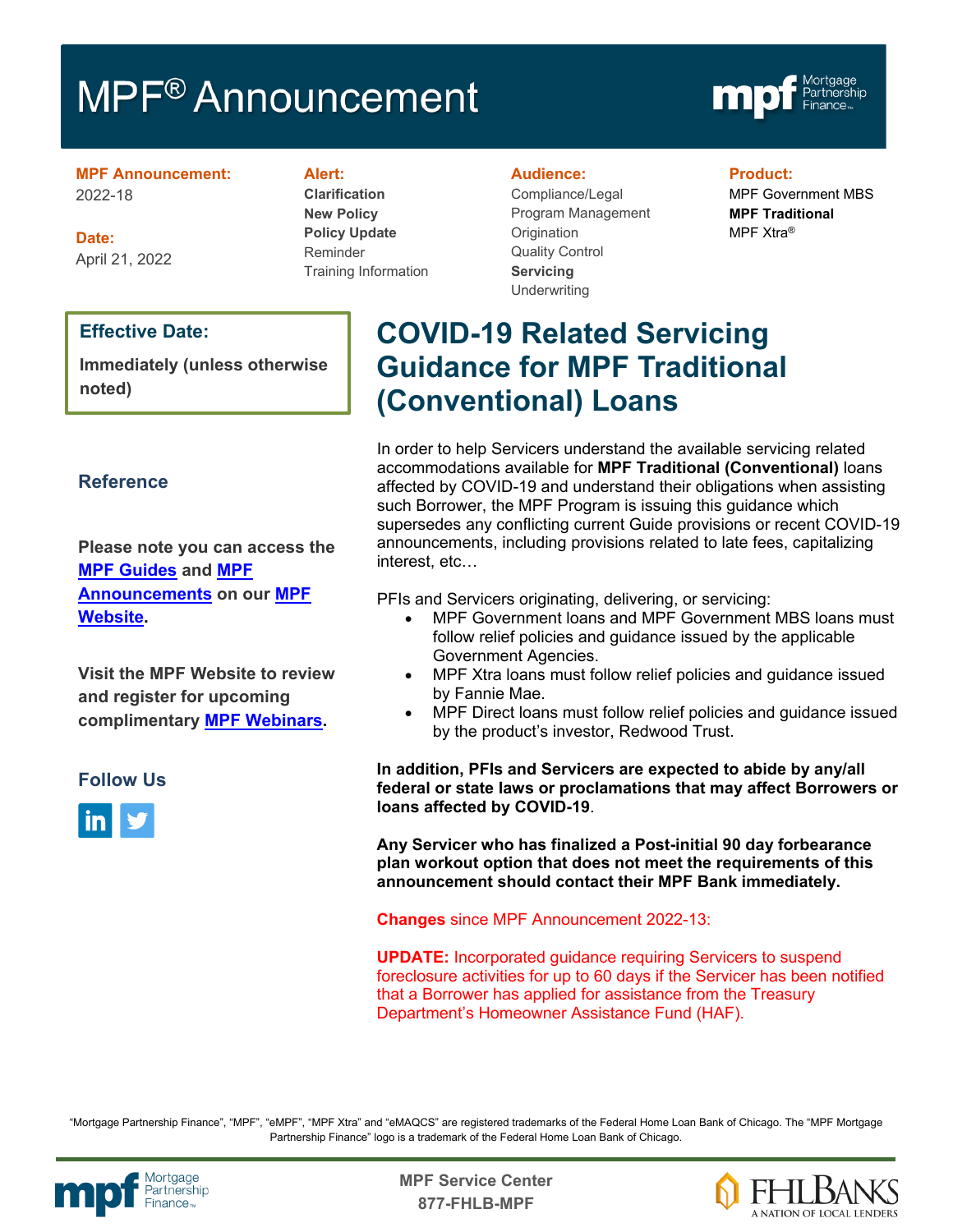l The following temporary policies are covered in this announcement. New and updated policies are noted, other policies remain as originally issued:

- Taxes, Insurance, MI payments and other advances (Issued on April 23, 2020)
- Disbursing insurance loss proceeds (Issued on September 14, 2020)
- Impact of COVID-19 on previously modified loans (Issued on September 14, 2020)
- Initial 90 day forbearance period (Issued on March 19, 2020, and updated on April 23, 2020, and July 7, 2020)
- Post-initial 90 day forbearance plan (Issued on March 19, 2020, updated on April 23, 2020, April 30, 2020, May 19, 2020, July 7, 2020, March 25, 2021, and March 10, 2022)
- COVID-19 Payment Deferral Plan (Issued on May 19, 2020, and updated on July 7,2020, September 14, 2020, March 25, 2021, and March 10, 2022)
	- o Determining eligibility for a COVID-19 payment deferral (July 15, 2021)
	- o Determining eligibility for a COVID-19 payment deferral for a Texas Section 50(a)(6) loan
	- o Performing an Escrow Analysis (Issued on September 14, 2020, Updated on December 10, 2021)
	- o Determining the COVID-19 payment deferral terms
	- $\circ$  Completing a COVID-19 payment deferral (July 15, 2021, and updated on October 8, 2021)
	- o Soliciting the Borrower for a post-forbearance COVID-19 payment deferral (July 15, 2021)
	- $\circ$  Processing a COVID-19 payment deferral for a mortgage loan with mortgage insurance
	- o Credit bureau reporting for a COVID-19 payment deferral
	- $\circ$  Handling fees and late charges in connection with a COVID-19 payment deferral
	- o Servicing fees for a COVID-19 payment deferral
	- o COVID-19 Payment deferral expenses
	- o Reporting responsibilities for a COVID-19 payment deferral
- COVID-19 Loan Modification (Issued March 10, 2022, updated March 28, 2022)
- Workout hierarchy (Issued April 30, 2020, updated May 19, 2020 and March 10, 2022)
- Attempting to establish QRPC (Issued March 26, 2020)
- Late Fees (Issued March 20, 2020)
- Reporting a reason for delinquency code (Issued March 26, 2020 and updated July 7, 2020)
- Property inspections and preservation (Issued March 26, 2020 and updated May 19, 2020)
- Mortgage Insurance Termination Requests (Issued December 21, 2021)
- Obtaining valuations associated with MI termination requests (Issued March 26, 2020)
- Electronic Signatures (Issued April 10, 2020)
- Credit reporting (Issued March 20, 2020 and updated May 19, 2020)
- Foreclosure & Eviction sales (Issued March 20, 2020, updated May 19, 2020, June 23, 2020, September 14, 2020, December 21, 2020, January 27, 2021, February 24, 2021, February 26, 2021, June 29, 2021, July 15, 2021, August 3, 2021 and April 21, 2022) (UPDATED)
- Bankruptcy Requirements (Issued May 19, 2020, July 15, 2021, and March 28, 2022)
- Training (Updated July 7, 2020)
- General resources
	- o Appendix A: COVID-19 Payment Deferral Agreement
	- o Appendix B: COVID-19 Payment Deferral Plan Worksheet (Updated July 15, 2021)
	- o Appendix C: Payment Deferral Post COVID-19 Forbearance Solicitation Cover Letter (Issued July 15, 2021)
	- o Appendix D: COVID-19 Trial Period Plan Cover Letter (Issued March 10, 2022)
	- o Appendix E: COVID-19 Modification Cover Letter (Issued March 10, 2022)

To assist Borrowers who have experienced a hardship resulting from COVID-19 (for example, unemployment, reduction in regular work hours, or illness of a Borrower/Co-Borrower or dependent family member) which has



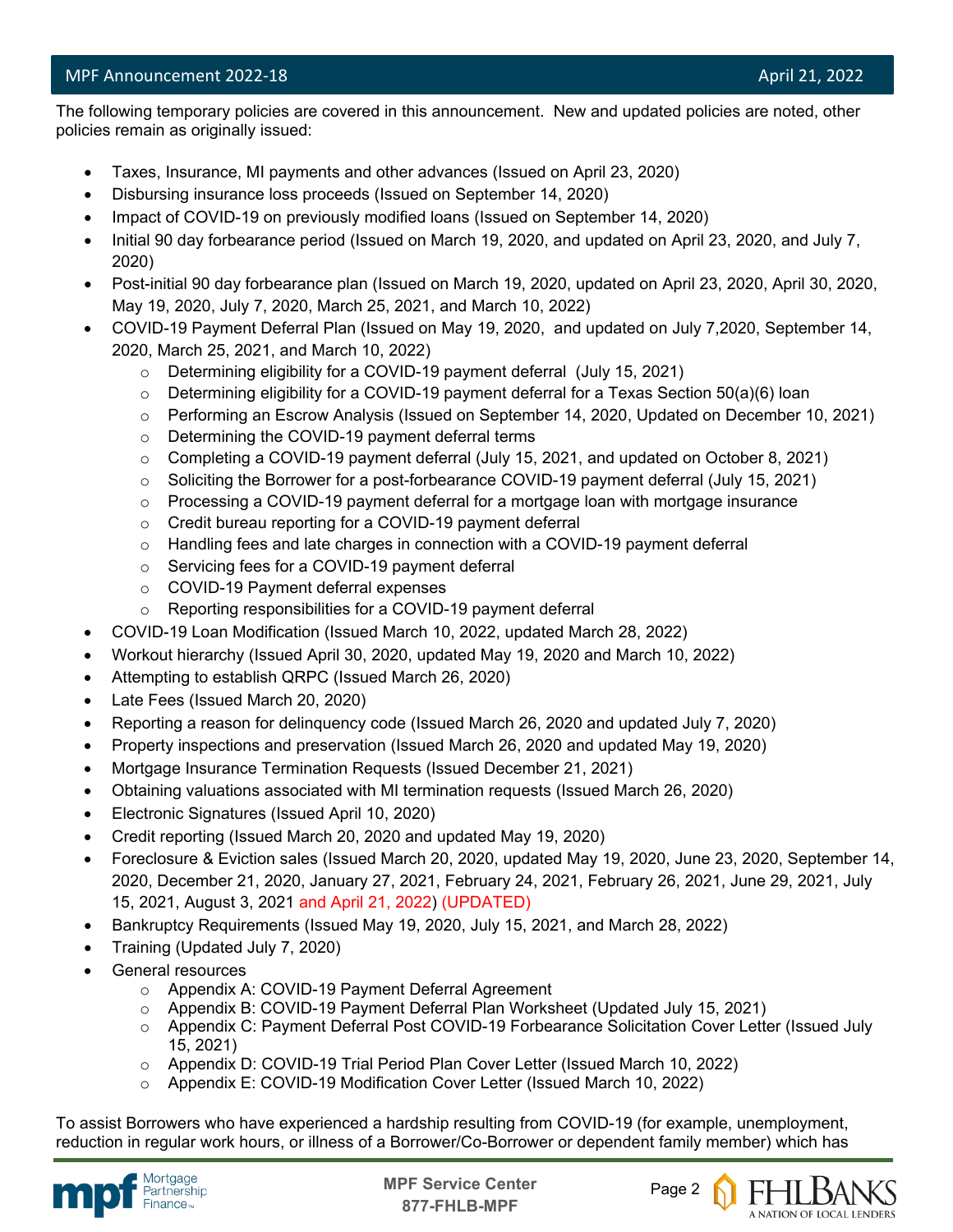l impacted their ability to make their monthly mortgage loan payment, the Servicer should follow the guidance provided for in this Announcement.

As a reminder, Servicers are expected to abide by any/all federal or state laws. If Servicers are providing accommodations to comply with any applicable law or investor requirement that conflicts with the guidance published in the MPF Guides or in the MPF Traditional COVID-19 announcements, then Servicers are required to notify the MPF Provider and MPF Bank to ensure that accurate records are maintained.

The Servicer must achieve quality right party contact (QRPC) with the Borrower prior to offering a forbearance plan or any other loss mitigation option.

Servicers must obtain mortgage insurance company's approval (if applicable) prior to granting any forbearance plan or any other loss mitigation option, and must obtain prior approval through the MPF Provider before granting relief that exceeds the guidance or timeframes provided for in this announcement.

Servicers under the Scheduled/Scheduled remittance option are expected to continue making monthly payments to the mortgage loans' investor as required under Applicable Agreements.

#### **Taxes, Insurance, MI payments and other advances**

All Servicers (regardless of remittance type) are required to make any and all advances necessary to preserve the lien and the property (including taxes, insurance, MI payments), as is currently required under the MPF Guides, regardless of loan status at time of granting a COVID-19 forbearance or of escrow status of the loan, for the duration of the forbearance plan. Servicers will want to ensure the agreed upon method of repayment of the forbearance plan takes into account repayment of these advances, as permitted under Applicable Laws, the Note, and the Security Instrument.

Effective: April 23, 2020

#### **Disbursing insurance loss proceeds**

When determining the mortgage loan status for disbursing insurance loss proceeds for a Borrower impacted by COVID-19 Servicer must consider the loan to be current or less than 31 days delinquent for purposes of disbursing insurance loss proceeds if:

- the Borrower experienced a COVID-19 related hardship;
- the mortgage loan was current or less than two months delinquent as of March 1, 2020, the effective date of the National Emergency declaration related to COVID-19; and
- at the time of the loss event, the Borrower is performing on a COVID-19 related forbearance plan, repayment plan, or Temporary Loan Payment Modification Plan.

The Servicer must otherwise disburse the proceeds in accordance with MPF Traditional Servicing Guide Section 4.6 Property Loss Events and Insurance Loss Settlements.

The Servicer must document in the mortgage loan servicing file the date that the COVID-related hardship began and the date of the insured loss event.

Effective: September 14, 2020

#### **Impact of COVID-19 on Previously Modified Loans**

If at the time of the forbearance request, the mortgage loan was previously modified or in an initial trial period for a temporary loan modification, (pursuant to MPF Traditional Servicing guide Section 9 – Temporary Loan Payment Modification Plan), the Borrower will not lose good standing/terminate the terms of the loan modification if the Borrower:

- $\circ$  immediately reinstates the mortgage loan upon expiration of the COVID-19 related forbearance plan, or
- transitions directly from a COVID-19 related forbearance plan to a repayment plan.



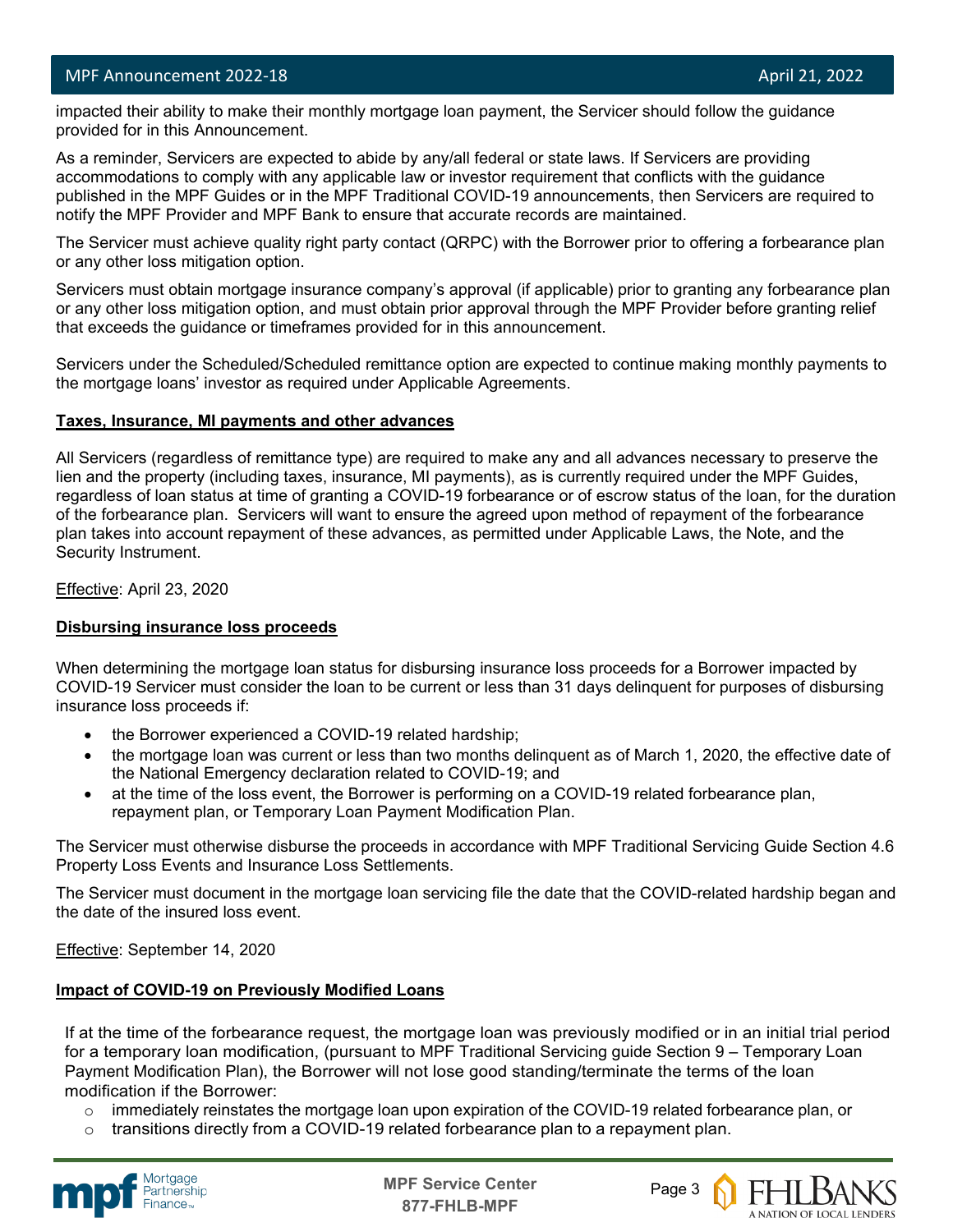Effective: September 14, 2020

l

#### **Initial 90 day forbearance period**

When a Borrower has requested a forbearance based on COVID-19 related difficulties, Servicers may grant a forbearance of up to 90 day regardless of the status of the loan at the time of the request, and without obtaining any documentation of Borrower hardship. No prior approval is needed from the MPF Bank or MPF Provider. However, Servicers are required to ensure the granting of the forbearance is acceptable to any applicable MI company.

The forbearance plan may be verbally agreed upon by the Borrower, but the terms of the plan should be provided to the Borrower in writing, as soon after granting the plan as possible, and should include a description of what the Borrower should expect during the plan period, that the payments which are the subject of the forbearance plan have only been delayed or reduced, not forgiven, and that once the forbearance plan is complete, the Borrower will be responsible for bringing the loan current, through a reinstatement, paying the loan in full or pursuant to a subsequent loss mitigation plan to be agreed to prior to the expiration of the forbearance plan.

The Servicer must also inform the Borrower that he or she may shorten a forbearance plan term at any time to reduce the amount of payments which are being delayed or reduced.

Borrower's acknowledgment or signature is not required.

The Servicer must report the loan on the Delinquent Mortgage & Bankruptcy Status Report (Exhibit B) monthly with an Action Code = 12, a Delinquency Status Code = 9, a Delinquency Reason Code = 22 accompanied by the Loss Mitigation Approval (effective) Date and Loss Mitigation Estimated Completion Date or Loss Mitigation Actual Completion Date, as applicable.

**Effective: March 19, 2020 (Updated April 23, 2020, and July 7, 2020)** 

#### **Post-initial 90 day forbearance plan**

Servicers are expected to begin attempts to contact the Borrowers who have received an initial 90 day forbearance plan in response to COVID-19 no later than 30 days prior to the expiration of the forbearance plan term, to complete an assessment of each Mortgage Loan to determine the appropriate workout alternative that best fits the Borrower's circumstances and determine what loss mitigation option is appropriate, based on eligibility criteria and the Workout Hierarchy in this announcement.

Loss mitigation options available post initial 90 day forbearance, to Borrowers affected by COVID-19, include:

- extending the initial 90 day forbearance plan
	- $\circ$  Where the hardship appears not to be resolved, Servicer may extend forbearance to Borrower in separate, shorter incremental periods, with total forbearance period (including the initial 90 day forbearance period) not to exceed 12 months
	- $\circ$  Servicers must complete an assessment of each Borrower to determine that an extension of the forbearance plan period is the appropriate workout alternative that best fits the Borrower's circumstances
	- $\circ$  Servicer's must submit the following to the MPF Provider to obtain prior approval:
		- Workout Worksheet (Form SG354) and all required supporting documentation as indicated on the Workout Worksheet;
		- A copy of the proposed Forbearance Plan; and
		- Borrower Hardship Certification (Form SG402)
	- o Servicers must ensure the granting of the extended forbearance is acceptable to any applicable MI company – proof must be retained in the Mortgage File.
	- o Servicer must ensure priority of the lien of the Mortgage Loan remains in effect and is not adversely affected.
	- $\circ$  The plan must be in a written agreement, must meet all Applicable Law requirements, and must be executed by both the Borrower and the Servicer – no form required but must include "Failure to



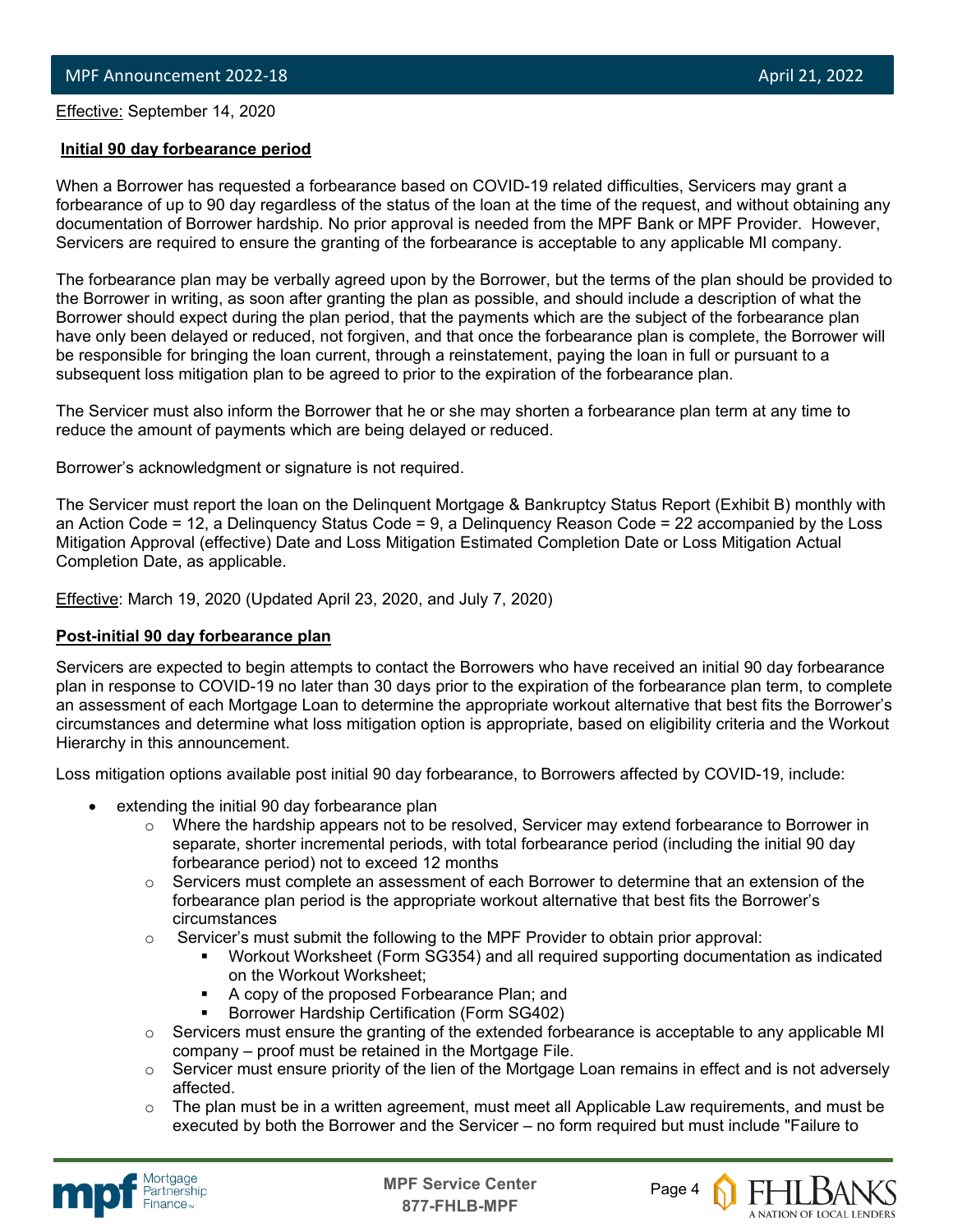abide by the terms of the agreement will result in the termination of the Forbearance Plan and all missed payments being due immediately."

- $\circ$  Prior to the expiration of a forbearance extension, Servicer must complete an assessment to determine the appropriate workout alternative that best fits the Borrower's circumstances.
- o The Servicer must report the loan on the Delinquent Mortgage & Bankruptcy Status Report (Exhibit B) monthly with an Action Code = 20, a Delinquency Status Code = 9, a Delinquency Reason Code = 22, Loss Mitigation Type = FFA (Formal Forbearance Agreement), accompanied by the Loss Mitigation Approval (effective) Date and Loss Mitigation Estimated Completion Date or Loss Mitigation Actual Completion Date, as applicable.
- extending forbearance plan past 12 months
	- o For mortgage loans actively performing on a COVID-19 related forbearance plan as of March 25, 2021 and that are nearing the accumulative forbearance plan term of 12 months, where the Borrower's hardship has not been resolved, the Servicer is authorized to:
		- grant extensions of the forbearance plan term in increments of up to 3 months, not to exceed accumulative total forbearance period of 18 months (calculated from the initial granting of the forbearance plan).
		- the Borrower must request each extension individually, and
		- Servicers are required to assess and process each request in the same manner as provided for under "extending the initial 90 day forbearance plan" above.
- reinstatement
	- $\circ$  Where the hardship has been resolved, and Borrower is able to reinstate the loan by repaying full amount of arrears resulting from a COVID-19 forbearance plan, Servicer must require the Borrower to make such payment in a lump sum at the end of the COVID-19 forbearance plan.
	- $\circ$  Borrower will resume their regular monthly payments at the end of the COVID-19 forbearance plan period.
	- $\circ$  If the loan does not become current in the month the Servicer has been notified that the Borrower intends to reinstate, the Servicer must report the loan on the Delinquent Mortgage & Bankruptcy Status Report (Exhibit B) by repeating what was reported in the previous month but changing the Delinquency Status Code to = 20, accompanied by the Loss Mitigation Approval (effective) Date and Loss Mitigation Estimated Completion Date or Loss Mitigation Actual Completion Date, as applicable.
- repayment plan (see MPF Traditional Servicing Guide 8.5.4):
	- $\circ$  Where the hardship appears to have been resolved, and Borrower is not able to reinstate the loan, Servicer must assess Borrower for a repayment plan that would allow Borrower to make payments in excess of the regular monthly payments over a period not to exceed 12 months to cover full amount of arrears resulting from a COVID-19 forbearance plan (including principal, interest and advances as described in the "Taxes, Insurance, MI payments and other advances" section above) as permitted by Applicable Law and loan documents.
		- If repayment period of up to 3 months:
			- no prior approval needed from MPF Bank or MPF Provider
		- If repayment period of over 3 months without exceeding 12 months:
			- Servicer's must submit the following to the MPF Provider to obtain prior approval:
				- o Workout Worksheet (Form SG354)
				- o Borrower Hardship Certification (Form SG402).
			- plan must be in a written agreement, must meet all Applicable Law requirements and must be executed by both the Borrower and the Servicer
		- If repayment period of more than 12 months is required, Servicers must receive prior approval by submitting request to the MPF Provider or Servicer may consider a COVID-19 payment deferral plan (See below)
	- $\circ$  MI approval is required (where applicable) proof must be retained in the Mortgage File
	- $\circ$  Servicer must ensure priority of the lien of the Mortgage Loan remains in effect and is not adversely affected.
	- $\circ$  The Servicer must report the loan on the Delinquent Mortgage & Bankruptcy Status Report (Exhibit B) monthly with an Action Code = 20, a Delinquency Status Code = 12, a Delinquency Reason



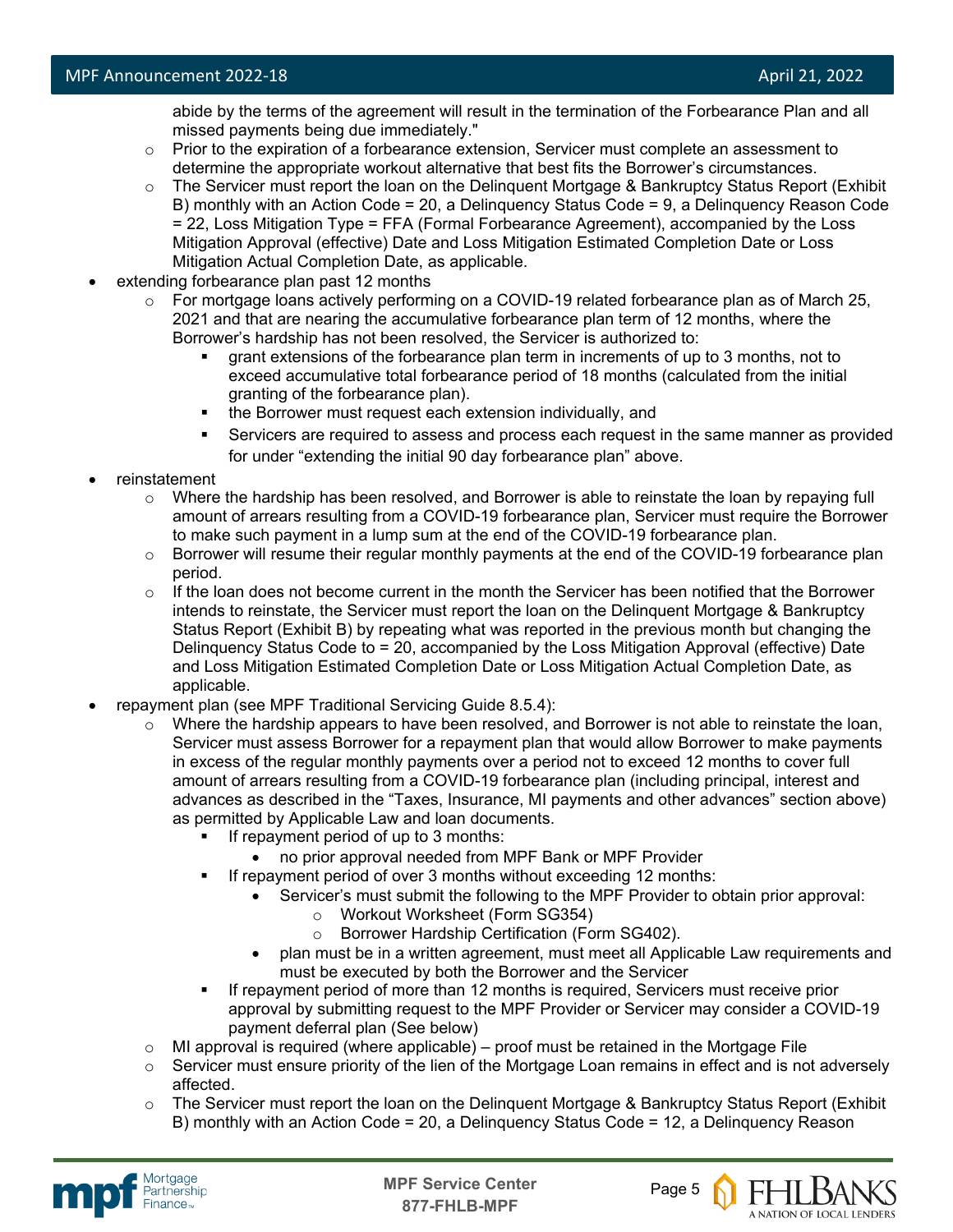Code = 22 accompanied by the Loss Mitigation Approval (effective) Date and Loss Mitigation Estimated Completion Date or Loss Mitigation Actual Completion Date, as applicable.

- payment deferral plan
	- $\circ$  Where the hardship appears to have been resolved, and the Borrower does not have the ability to afford a repayment plan, Servicer must assess Borrower for a COVID-19 deferral plan. (see applicable sections below for requirements).
- loan modification
	- $\circ$  Where the Borrower is experiencing a hardship that has resulted in a permanent or long-term decrease in income or increase in expenses Servicer must assess Borrower for a COVID-19 loan modification **(see applicable sections below for requirements)**
- liquidation workout option
	- $\circ$  Where the Borrower is experiencing a hardship that has resulted in a permanent or long-term decrease in income or increase in expenses, and the Borrower no longer wishes to remain in the home, Servicer must assess Borrower for a:
		- Short Sale (MPF Traditional Servicing Guide Section 8.6.1) or
		- Deed-in-Lieu of Foreclosure (MPF Traditional Servicing Guide Section 8.6.2)
	- $\circ$  To report a Short Sale, the Servicer must report the loan on the Delinguent Mortgage & Bankruptcy Status Report (Exhibit B) monthly with an Action Code = 20, a Delinquency Status Code = 17, a Delinquency Reason Code = 22, a Loss Mitigation Type = SS accompanied by the Loss Mitigation Approval (effective) Date and Loss Mitigation Estimated Completion Date or Loss Mitigation Actual Completion Date, as applicable.
	- $\circ$  To report a Deed-in-Lieu, the Servicer must report the loan on the Delinguent Mortgage & Bankruptcy Status Report (Exhibit B) monthly with an Action Code = 20, a Delinquency Status Code = 44, a Delinquency Reason Code = 22, a Loss Mitigation Type = DIL accompanied by the Loss Mitigation Approval Date and Loss Mitigation Estimated Completion Date or Loss Mitigation Actual Completion Date as applicable.

Interest should continue accruing at the Note rate during the forbearance period, but should not be compounded on the missed payments after the forbearance period(s) concludes.

In addition, no late fees, administrative fees or other such fees should be applied to any of the payments that were part of a COVID-19 related forbearance plan (either initial or extended), and should not be included in any repayment plan or loan modification plan for such payments.

Efforts to assess Borrowers for these loss mitigation options must continue until either QRPC is achieved or the forbearance plan term has expired.

Servicers can reach out to their MPF Bank and/or the MPF Provider (as applicable) when they encounter a particular situation they wish to address that does not meet these requirements.

Effective: March 19, 2020 (updated on April 23, 2020, April 30, 2020, May 19, 2020, July 7, 2020, March 25, 2021 and March 10, 2022)

#### **COVID-19 Payment Deferral Plan**

The MPF Program provides a home retention workout option for **MPF Traditional (Conventional)** loans, enabling Servicers to assist eligible Borrowers who are nearing the end of a COVID-19 related forbearance plan and have resolved a temporary hardship and are prepared to resume their monthly contractual payments but cannot afford either a full reinstatement or repayment plan to bring the loan current, or for Borrowers who have a confirmed but resolved COVID-19 financial hardship. Servicers are required to evaluate Borrowers pursuant to the eligibility criteria and the Workout Hierarchy in this announcement.

Effective: May 19, 2020 (Updated on March 10, 2022)

#### **1. Determining eligibility for a COVID-19 payment deferral**

In order to be eligible for a COVID-19 payment deferral, the Borrower must:

be on a COVID-19 related forbearance plan, or



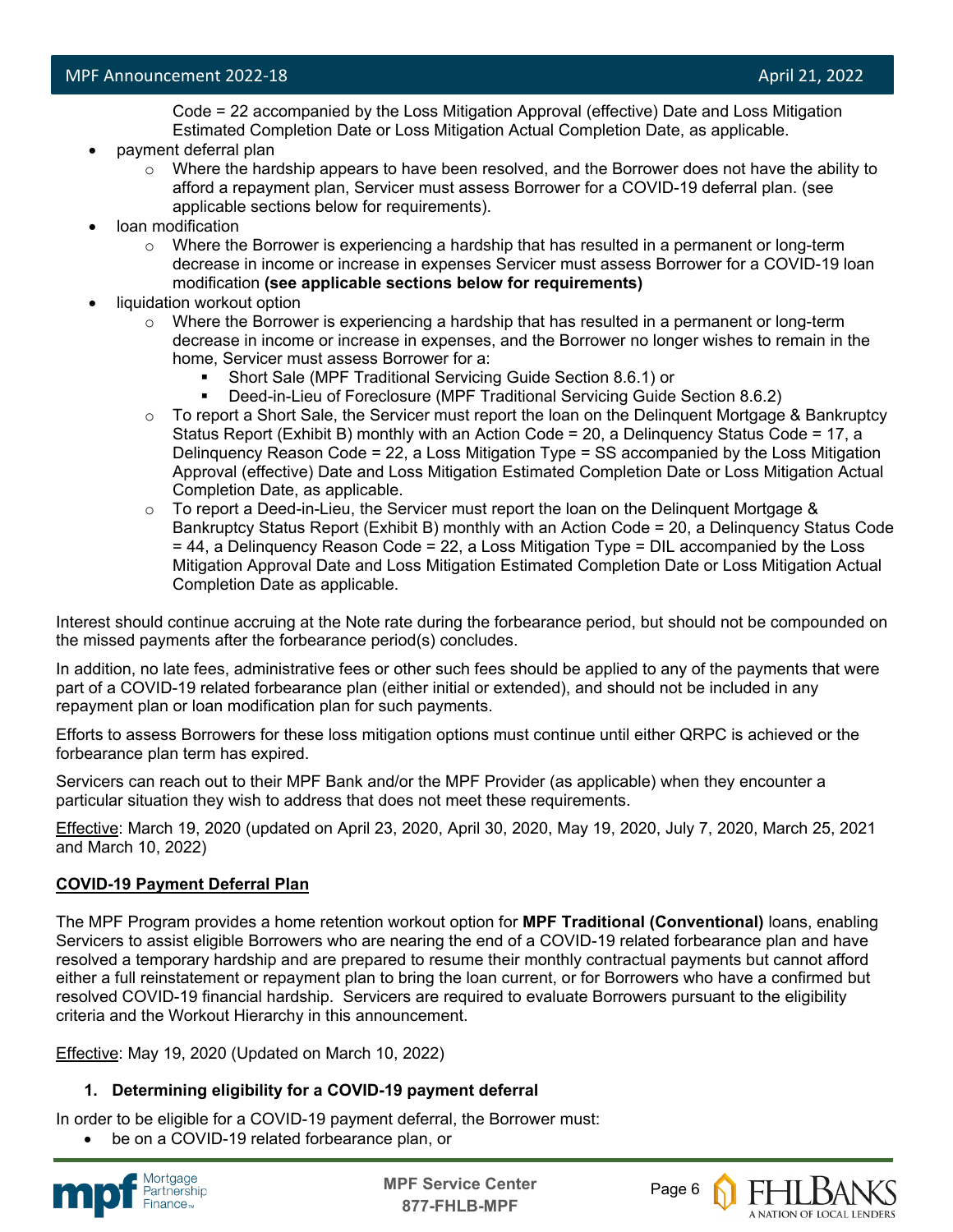l

have experienced a financial hardship resulting from COVID-19 (for example, unemployment, reduction in regular work hours, or illness of a Borrower/Co-Borrower or dependent family member) that has impacted their ability to make their full monthly contractual payment.

The Servicer is not required to obtain documentation of the Borrower's hardship.

In order to be eligible for a COVID-19 payment deferral, the mortgage loan must be a conventional first lien mortgage loan.

The property securing the mortgage loan may be a primary residence or a second home, but may not be vacant or condemned.

The Servicer must receive the Borrower's full monthly contractual payment due for the month of evaluation or must make the full monthly contractual payment by the end of the evaluation month.

The Servicer must achieve Quality Right Party Contact (QRPC) with the Borrower to:

- determine the reason for the delinquency and whether it is temporary or permanent in nature;
- determine whether or not the Borrower has the ability to repay the mortgage debt;
- educate the Borrower on the availability of workout options, as appropriate; and
- obtain a commitment from the Borrower to resolve the delinquency.

Additionally, the Servicer must confirm that the Borrower:

- has resolved the hardship,
- is able to continue making the full monthly contractual payment, and
- is unable to reinstate the mortgage loan or afford a repayment plan to cure the delinquency.

The mortgage loan must:

- have been current or less than 31 days delinguent as of March 1, 2020, the effective date of the National Emergency declaration related to COVID-19; and
- be 31 or more days (one month) delinquent but less than or equal to 18 months delinquent as of the date of evaluation.

If a Borrower's hardship is related to COVID-19 but he or she was 31 or more days delinquent as of the effective date of the National Emergency declaration, and the Servicer determines the Borrower can maintain his or her full monthly contractual payment, then the Servicer must submit a request for a COVID-19 payment deferral to MPF Provider for review and obtain prior approval from the MPF Bank.

The mortgage loan must not have previously received a COVID-19 payment deferral, and no more than 18 months of cumulative past-due P&I payments may be deferred.

The mortgage loan must not be subject to:

- a recourse or indemnification arrangement under which the MPF Bank purchased or that was imposed by the MPF Bank after the mortgage loan was purchased,
- an approved liquidation workout option,
- an active and performing repayment plan or other non-COVID-19 related forbearance plan,
- a current offer for another retention workout option, or
- an active and performing mortgage loan modification Trial Period Plan.

Effective: May 19, 2020 (Updated on July 7, 2020, March 25, 2021, July 15, 2021, and March 10, 2022)

#### **2. Determining eligibility for a COVID-19 payment deferral for a Texas Section 50(a)(6) loan**

Servicers handling Texas 50(a)(6) loans should contact their MPF Bank for guidance, prior to offering deferment plan to Borrowers of such loans.

Effective: May 19, 2020



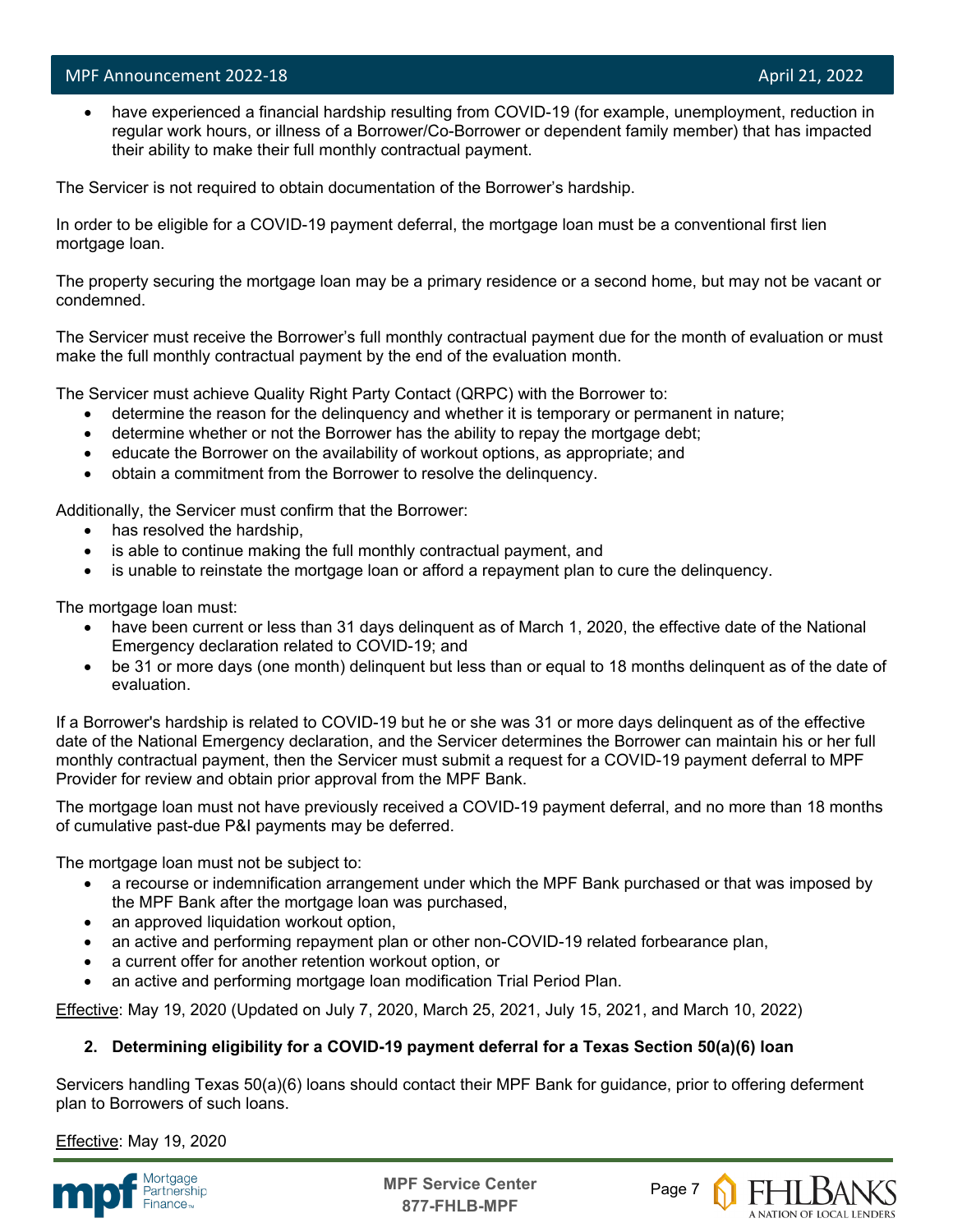#### **3. Performing an Escrow Analysis**

Prior to offering a COVID-19 payment deferral, the Servicer must perform an escrow analysis, to estimate the periodic escrow deposit required to ensure adequate funds are available to pay future charges, taking into consideration T&I payments that may come due during the processing month, if applicable.

Any escrow account shortage that is identified at the time of the COVID-19 payment deferral must not be included in the non-interest bearing balance, and the Servicer is not required to fund any existing escrow account shortage. In addition, the Servicer is not required to revoke any escrow deposit account waiver.

If the Servicer identifies an escrow shortage as the result of an escrow analysis in connection with a COVID-19 payment deferral or as part of the next annual analysis, then the Servicer must spread repayment of the escrow shortage amount in equal monthly payments over a term of 60 months, unless the Borrower decides to pay the shortage up-front or over a shorter period, not less than 12 months.

Effective: September 14, 2020 (Updated on December 10, 2021)

#### **4. Determining the COVID-19 payment deferral terms**

The Servicer must defer the following amounts as a non-interest bearing balance, due and payable at maturity of the mortgage loan, or earlier upon the sale or transfer of the property, refinance of the mortgage loan, or payoff of the interest-bearing UPB:

- the past-due principal and interest (P&I) payments;
- out-of-pocket escrow advances paid to third parties; and
- servicing advances paid to third parties in the ordinary course of business and not retained by the Servicer, if allowed by state law.

All other terms of the mortgage loan must remain unchanged.

Any existing non-interest bearing balance amount on the mortgage loan remains due and payable at maturity of the mortgage loan, or earlier upon the sale or transfer of the property, refinance of the mortgage loan, or payoff of the interest-bearing UPB.

Effective: May 19, 2020 (Updated on September 14, 2020)

#### **5. Completing a COVID-19 payment deferral**

The Servicer must complete a COVID-19 payment deferral to Borrower, in the same month in which it determines the Borrower is eligible, by submitting the following to the MPF Provider:

- a completed Workout Worksheet (Form SG354) with all required supporting documentation as indicated on the Workout Worksheet,
- a completed COVID-19 Payment Deferral Worksheet (Appendix B),
- a one year Borrower payment history and,
- if the Servicer determines the Borrower's signature is required on the COVID-19 payment deferral agreement, a copy of the executed agreement.
- If the Servicer determines the Borrower's signature is not required on the COVID-19 payment deferral, the Servicer must submit evidence of the Borrowers acceptance by providing one of the following:
	- $\circ$  if the Borrower accepted by contacting the Servicer directly in accordance with any acceptable outreach and communication method, confirmation must be noted or attached to the original form submission though eMAQCSplus, or
	- $\circ$  provide evidence of the Borrower's acceptance as determined by the Servicer, such as receipt of a full monthly payment.



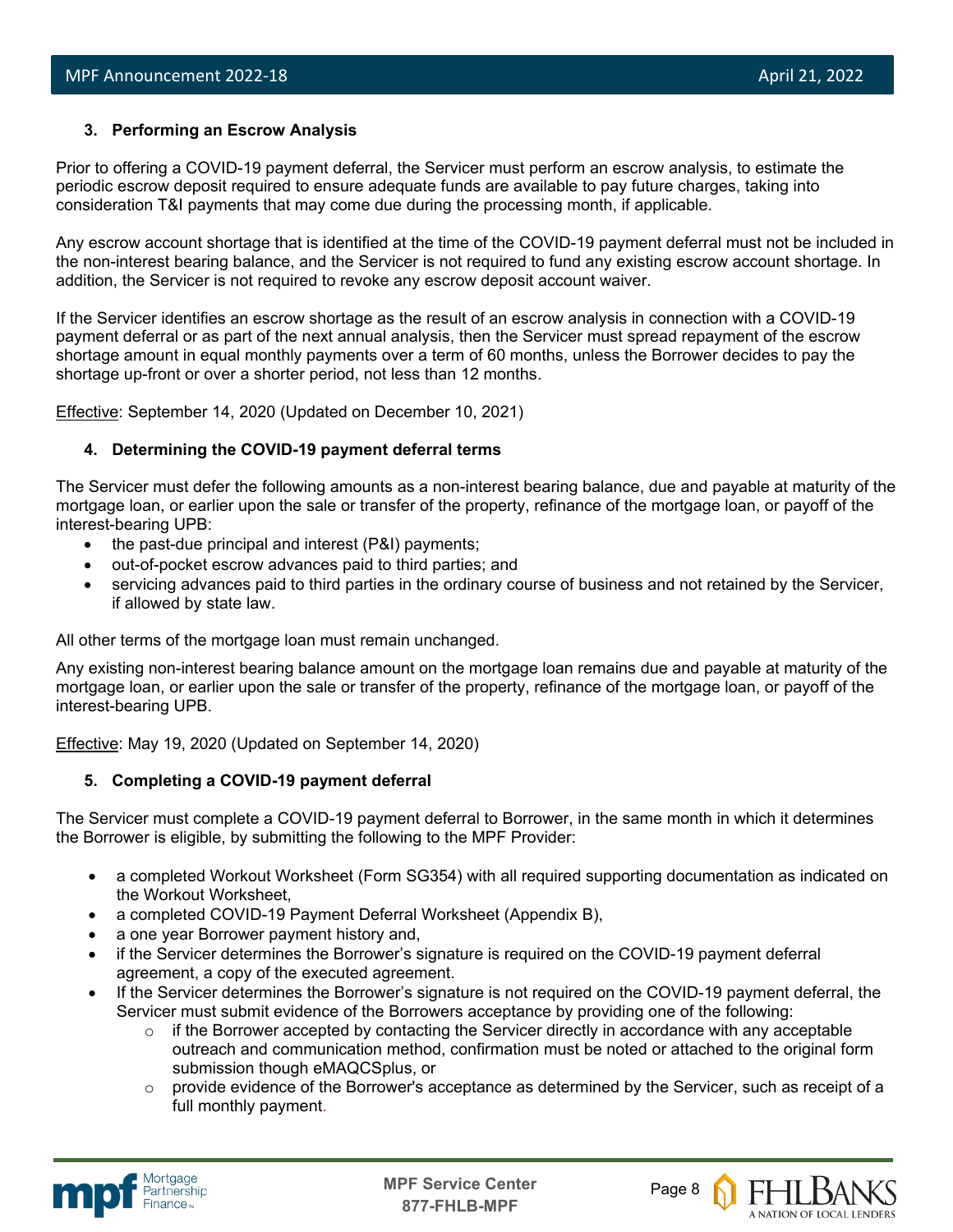l

 The Servicer is authorized to use an additional month to allow for sufficient processing time ("processing month") to complete a COVID-19 payment deferral. Servicers must apply the processing month consistently to all Borrowers, as evidenced by a written policy.

The Borrower must make his or her full monthly contractual payment during the processing month if, as of the date of evaluation:

- the mortgage loan is 18 months delinquent, or
- the COVID-19 payment deferral would cause the mortgage loan to exceed 18 months of cumulative deferred past-due P&I payments.

In this circumstance, the Servicer must complete the COVID-19 payment deferral within the processing month after receipt of the Borrower's full monthly contractual payment due during that month.

The Servicer must send the COVID-19 payment deferral agreement, or equivalent, to the Borrower no later than five days after the completion of the COVID-19 payment deferral.

While use of the COVID-19 payment deferral agreement in Appendix A is optional, it reflects the minimum level of information that the Servicer must communicate and illustrates a level of specificity that complies with the MPF Program requirements. Also, the Servicer must ensure the COVID-19 payment deferral agreement complies with applicable law.

Servicers must obtain MI approval, if applicable, and must ensure the COVID-19 payment deferral agreement complies with Applicable Laws.

The Servicer's application of a COVID-19 payment deferral to the mortgage loan must not impair the MPF Program Mortgage Loan's first lien position or enforceability against the Borrower(s) in accordance with its terms.

If the Servicer determines the Borrower's signature is required on the COVID-19 payment deferral agreement, it must receive the executed agreement prior to completing the COVID-19 payment deferral.

The Servicer must record the COVID-19 payment deferral agreement if the Servicer determines that recordation is required to comply with law and ensure that the mortgage loan retains its first lien position. The Servicer must obtain a title endorsement or similar title insurance product issued by a title insurance company if the COVID-19 payment deferral agreement will be recorded.

The Servicer must also provide documents to the document custodian in accordance with the following table.

| If the COVID-19 payment deferral<br>agreement is | Then the Servicer must send                                                                                                                                                                                                                                                                                                                                  |
|--------------------------------------------------|--------------------------------------------------------------------------------------------------------------------------------------------------------------------------------------------------------------------------------------------------------------------------------------------------------------------------------------------------------------|
| not required to be recorded                      | a fully executed original COVID-19 payment<br>deferral agreement to the document custodian<br>within 25 days of the effective date of the COVID-<br>19 payment deferral.                                                                                                                                                                                     |
| required to be recorded                          | • a certified copy of the fully executed COVID-19<br>payment deferral agreement to the document<br>custodian within 25 days of the effective date of the<br>COVID-19 payment deferral, and<br>an original COVID-19 payment deferral agreement<br>that is returned from the recorder's office to the<br>document custodian within 5 business days of receipt. |

Effective: May 19, 2020 (Updated on July 7, 2020, March 25, 2021, July 15, 2021, and on October 8, 2021)



**MPF Service Center** Page 9 **877-FHLB-MPF**

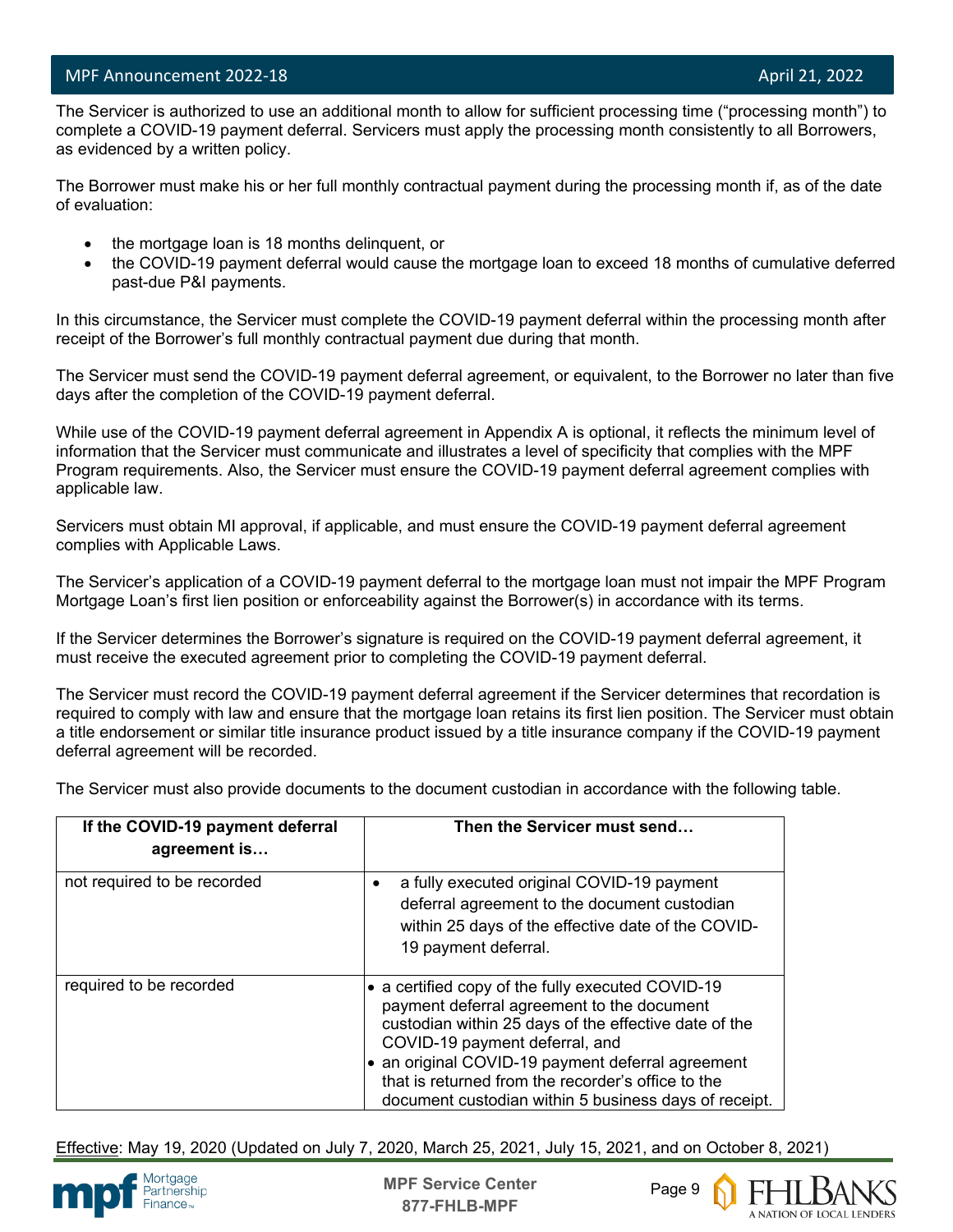l

#### **6. Soliciting the Borrower for a post-forbearance COVID-19 payment deferral**

If the Servicer is unable to establish QRPC as described in "Determining eligibility for a COVID-19 payment deferral" with a Borrower on a COVID-19 related forbearance plan and the Borrower is otherwise eligible for a COVID-19 payment deferral, the Servicer must send a solicitation for a COVID-19 payment deferral within 15 days after expiration of the forbearance plan.

The Servicer must solicit the Borrower using the Payment Deferral Post COVID-19 Forbearance Solicitation Cover Letter (**Appendix C**) with the COVID-19 payment deferral agreement or the equivalent, making any appropriate changes to comply with applicable law.

While use of the Payment Deferral Post COVID-19 Forbearance Solicitation Cover Letter and COVID-19 payment deferral agreement is optional, it reflects the minimum level of information that the Servicer must communicate and illustrates a level of specificity that complies with the requirements of the MPF Program.

The Payment Deferral Post COVID-19 Forbearance Solicitation Cover Letter must include language that additional forbearance may be available if the Borrower's hardship is not resolved, and that other loss mitigation options may be available.

The Servicer must include instruction on how to accept the offer in the COVID-19 payment deferral agreement.

The Servicer is authorized to consider the following as acceptance by the Borrower, subject to applicable law:

- the Borrower contacting the Servicer directly in accordance with any acceptable outreach and communication method,
- the Borrower returning an executed COVID-19 payment deferral agreement, or
- any other method evidencing the Borrower's acceptance as determined by the Servicer, such as receipt of a full monthly payment.

Unless the Servicer has determined that the agreement must be signed, the agreement should contain verbiage that making a payment will be deemed acceptance of the terms.

The Borrower must make his or her full monthly contractual payment during the month of the solicitation if, as of the date of evaluation:

- the mortgage loan is 18 months delinquent, or
- the COVID-19 payment deferral would cause the mortgage loan to exceed 18 months of cumulative deferred past-due P&I payments.

In this circumstance, the Servicer must complete the COVID-19 payment deferral within the month of the solicitation after receipt of the Borrower's full monthly contractual payment due during that month.

Servicers are considered to have completed the deferral once they submit the documentation required to be submitted to the MPF Provider, as provided for in "Completing a COVID-19 payment deferral" above.

If the Servicer uses a processing month to complete the COVID-19 payment deferral, the Borrower must also make his or her full monthly contractual payment during the processing month. The Servicer must complete the COVID-19 payment deferral within the processing month after receipt of the Borrower's full monthly contractual payment due during that month.

Effective: July 15, 2021

**7. Processing a COVID-19 payment deferral for a mortgage loan with mortgage insurance**



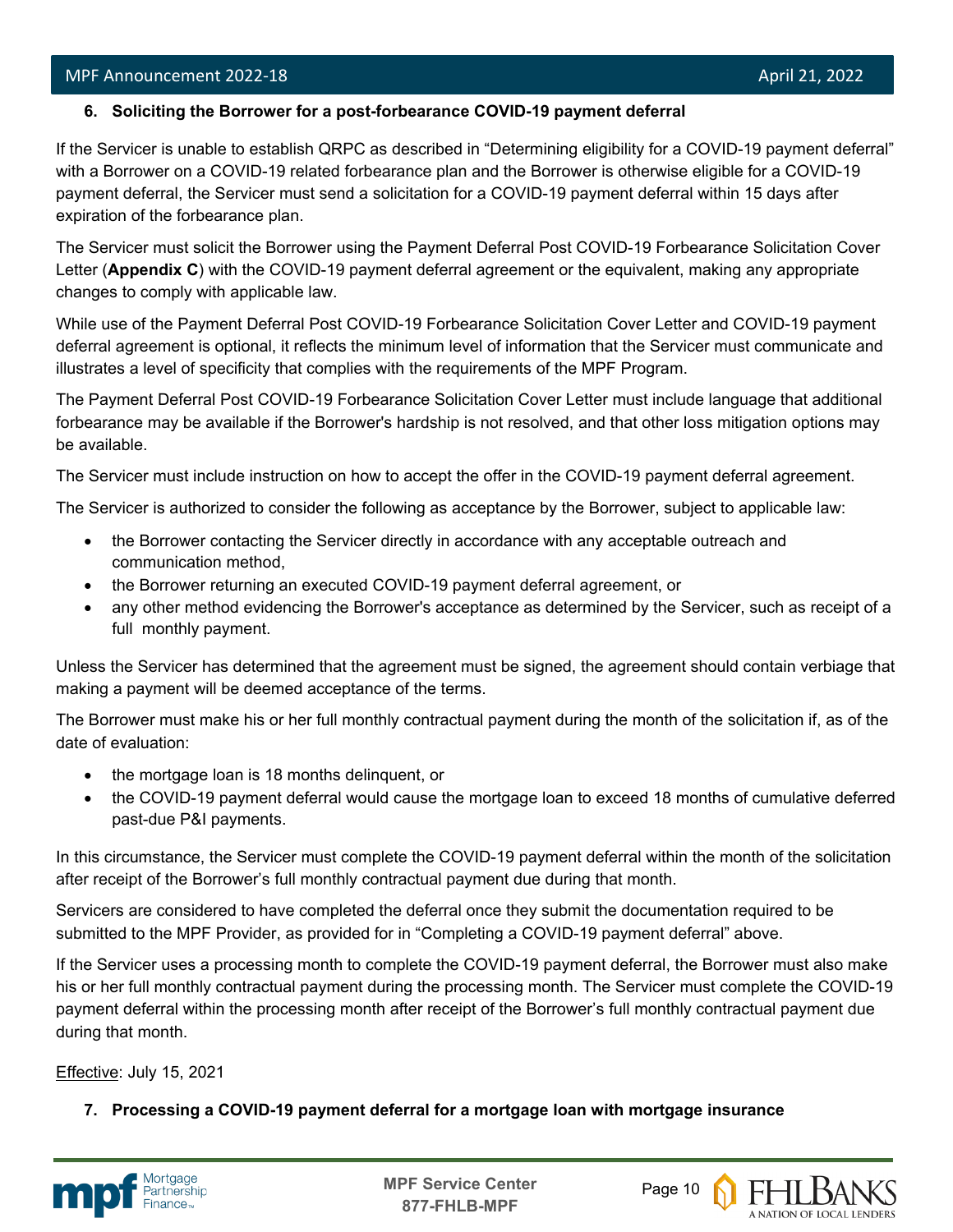l For any mortgage loan with mortgage insurance, Servicer must obtain mortgage insurer approval and proof must be retained in the Mortgage File.

Effective: May 19, 2020

#### **8. Credit bureau reporting for a COVID-19 payment deferral**

The Servicer must report the status of the mortgage loan to the credit bureaus in accordance with the Fair Credit Reporting Act, including as amended by the Coronavirus Aid, Relief, and Economic Security Act, for Borrowers affected by the COVID-19 emergency.

Effective: May 19, 2020

#### **9. Handling fees and late charges in connection with a COVID-19 payment deferral**

Servicers must not charge the Borrower administrative fees. Servicers are encouraged to waive all late charges, penalties, stop payment fees, or similar charges upon completing a COVID-19 payment deferral.

Effective: May 19, 2020

#### **10. Servicing fees for a COVID-19 payment deferral**

The Servicer will continue to receive the servicing fee it was receiving prior to completing a COVID-19 payment deferral after the COVID-19 payment deferral becomes effective.

Servicing Fees will be reimbursed for mortgage loans that receive a COVID-19 payment deferral at the time the mortgage loan upon liquidation of the mortgage loan, in accordance to MPF Traditional Servicing guide Section 3.1 Servicing Fees.

Effective: May 19, 2020 (updated on September 14, 2020)

#### **11. COVID-19 Payment deferral expenses**

The Servicer must pay any actual out-of-pocket expenses in accordance with the MPF Traditional Servicing Guide associated with the execution of a COVID-19 payment deferral, including, but not limited to:

- required notary fees,
- recording costs,
- title costs, or
- any other allowable and documented expense.

In the event of a subsequent foreclosure, Servicers will be reimbursed for allowable out-of-pocket expenses in accordance with MPF Traditional Servicing Guide Section- 3.2 Reimbursement of Servicing Expenses and 8.3.6 Costs and Expenses.

Effective: May 19, 2020

#### **12. Reporting responsibilities for a COVID-19 payment deferral**

Once the COVID-19 Payment Deferral becomes effective, the mortgage loan no longer needs to be reported on the Servicer's Monthly Delinquent Mortgage & Bankruptcy Status Report (Exhibit B).

Effective: May 19, 2020 (Updated on July 7, 2020)



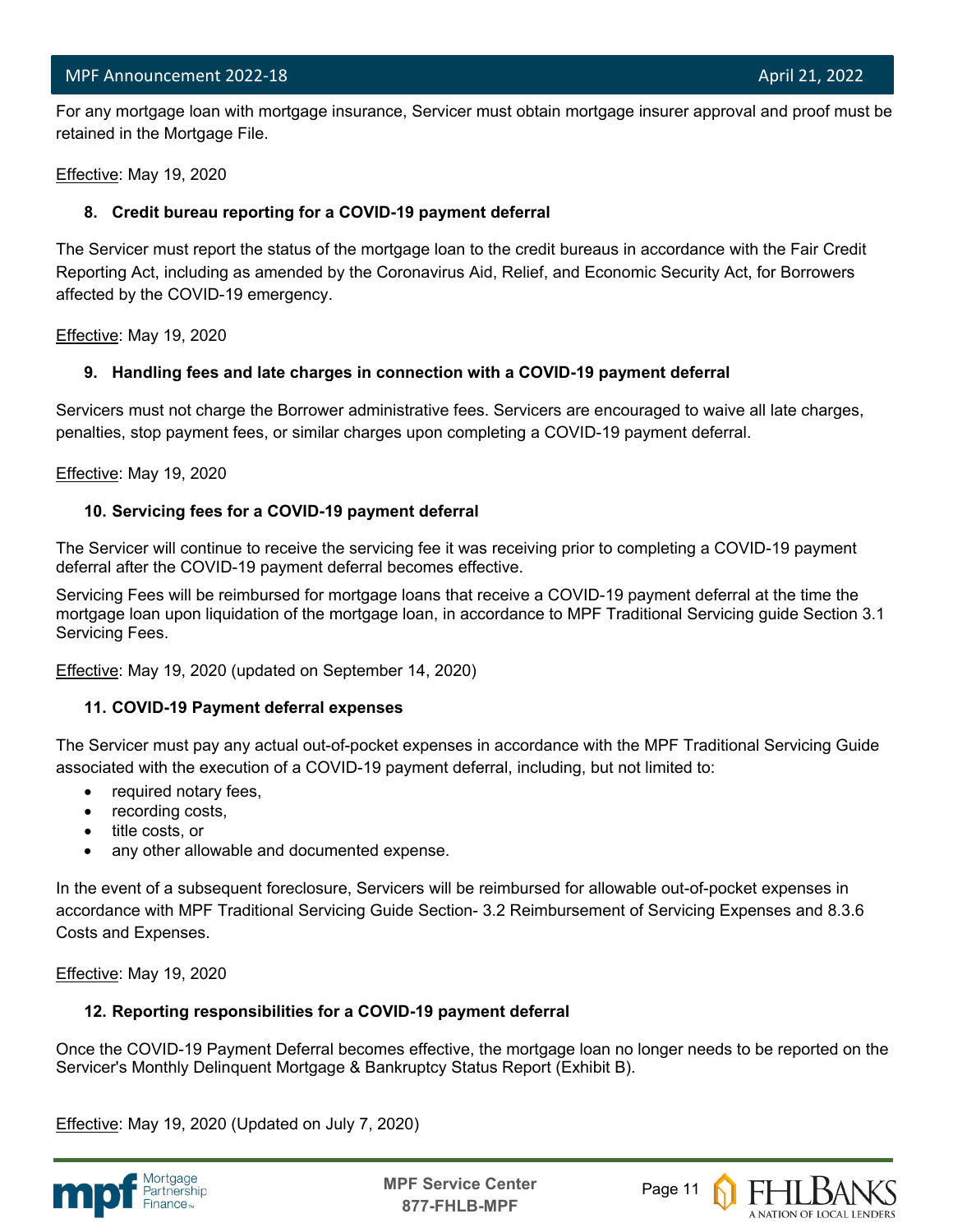#### l **COVID-19 Loan Modification Plan**

The MPF Program provides a home retention workout option for MPF Traditional (Conventional) loans, enabling Servicers to assist eligible Borrowers who are nearing the end of a COVID-19 related forbearance plan and have a hardship that has resulted in a permanent or long-term decrease in income or increase in expenses, who can resume a monthly payments but cannot afford a full reinstatement, a repayment plan, or their monthly contractual payments. Servicers may start evaluating eligible Borrowers for a COVID-19 Loan Modification immediately, but are required to include the COVID-19 Loan Modification in their loss mitigation waterfalls must do so within 90 days from the original announcement date (March 10, 2022). Servicers are required to ensure the loan modification terms meet the requirements provided for in this announcement. Any exceptions to eligibility or other COVID-19 Loan Modification Plan requirements must be submitted to MPF Provider for approval prior to offering a COVID-19 loan modification Trial Period Plan to Borrower.

When assisting Borrowers who meet the criteria outlined in this announcement, the requirements as to underwriting, eligibility, and terms of the loan modifications requirements provided for in this announcement supersede requirements in MPF Traditional Servicing Guide Chapter 9.

#### **1. Processing a COVID-19 loan modification for a mortgage loan with mortgage insurance**

For any mortgage loan with mortgage insurance, Servicer must obtain mortgage insurer approval and proof must be retained in the Mortgage File.

#### **2. Evaluating a Borrower with a COVID-19 related hardship for a Loan Modification**

To be eligible for a COVID-19 related loan modification, the mortgage loan must:

- be a first-lien conventional mortgage loan
- have been current or less than two months delinquent as of March 1, 2020, or originated after March 1, 2020, the effective date of the National Emergency declaration related to COVID-19;
	- $\circ$  Note: If the loan is not eligible for a COVID-19 Loan Modification Plan due to being delinquent prior to March 1, 2020, Servicers may evaluate the Borrower for a Temporary Loan Modification per the requirements in MPF Traditional Servicing Guide Chapter 9.
- be at least 90 days delinquent; and
- be serviced other than under one of the following:
	- o One Mortgage Partners, LLC Mortgage Pass-Through Certificates MPF Shared Funding™ Program Series 2003-1 Trust; or
	- o One Mortgage Partners, LLC Mortgage Pass-Through Certificates MPF Shared Funding Program Series 2003-2 Trust.

The mortgage loan must not be subject to:

- a recourse or indemnification arrangement under which the MPF Bank purchased or that was imposed by the MPF Bank after the mortgage loan was purchased;
- a current offer for another workout option;
- an approved liquidation workout option; or
- an active and performing repayment plan, other non COVID-19 related forbearance plan, or loan modification plan.

#### **3. Borrower Eligibility**

To be eligible for a Modification Plan:

• The Borrower(s) must be the same Borrower(s) that signed the Mortgage Note; or



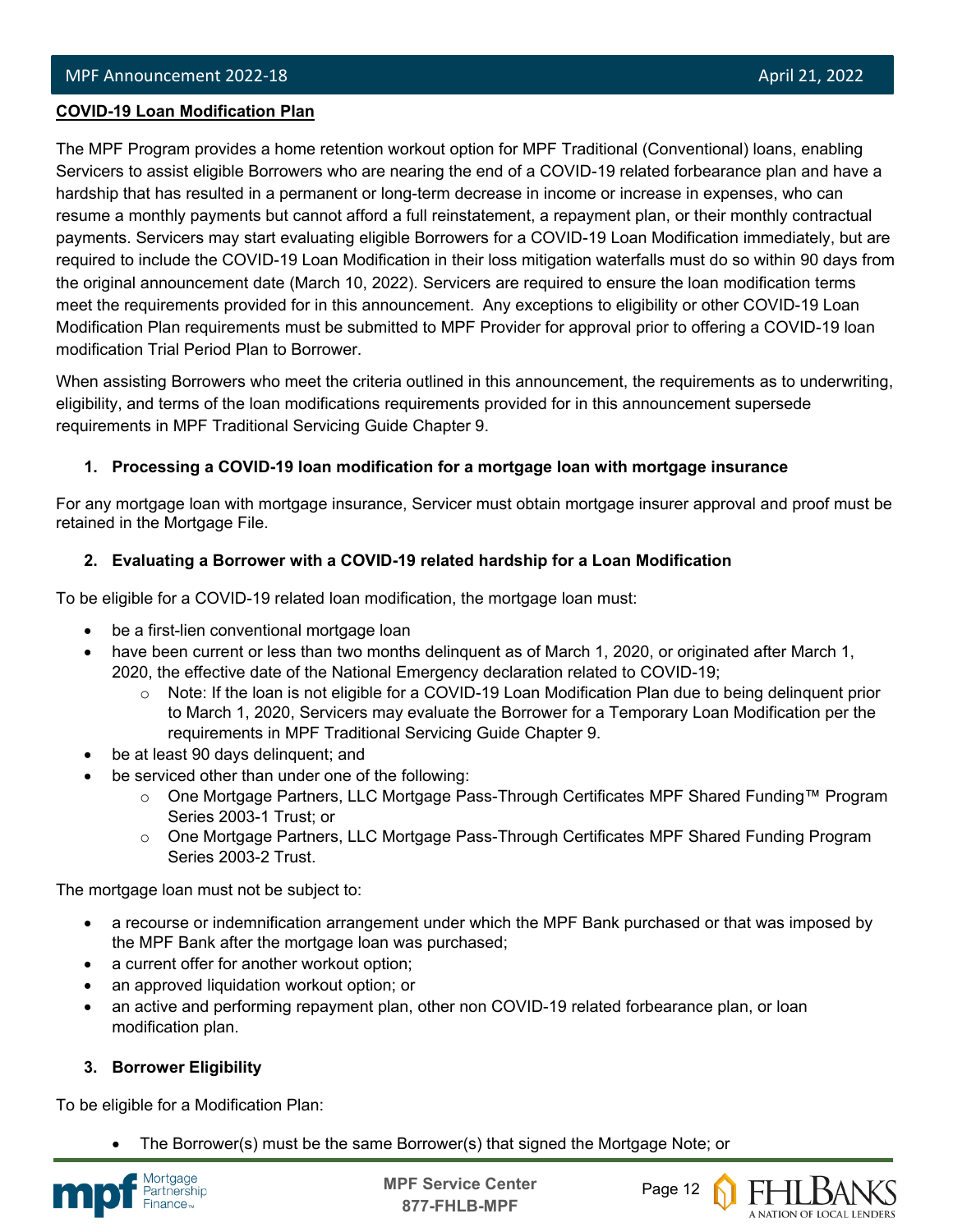• The individual executing the Modification Plan must have acquired interest in the Mortgaged Property as a result of a transfer of ownership that was exempt from the Due-On-Sale Clause.

#### **4. Determining eligibility for a COVID-19 loan modification for a Texas Section 50(a)(6) loan**

Servicers handling Texas 50(a)(6) loans should contact their MPF Bank for guidance, prior to offering loan modifications and prior to entering Borrowers of such loans into Trial Period Plans.

#### **5. Escrow analysis for COVID-19 impacted Borrowers**

When a Borrower is eligible for a COVID-19 related loan modification in accordance with the eligibility criteria as outlined in this MPF Announcement and the Servicer was not collecting escrows on the existing mortgage loan, the Servicer is required to establish an escrow deposit account as a condition of the mortgage loan modification unless otherwise prohibited by applicable law. If applicable law prohibits the establishment of the escrow account, the Servicer must ensure that the T&I premiums are paid to date.

Prior to offering a COVID-19 Loan Modification, the Servicer must analyze an existing escrow account to estimate the periodic escrow deposit required to ensure adequate funds are available to pay future charges, taking into consideration T&I payments that may come due during the trial period plan.

If the initial escrow analysis or next annual analysis identifies an escrow shortage, the Servicer must spread repayment of the escrow shortage amount in equal monthly payments over a term of 60 months, unless the borrower decides to pay the shortage amount up-front or over a shorter period, not less than 12 months. This may result in a difference in the trial payment amount and the final modification payment amount. Any escrow shortages must be documented in the Form COVID-19 Modification Cover Letter (Appendix E) or its equivalent.

#### **Any escrow account shortage that is identified at the time of the mortgage loan modification must not be capitalized and the Servicer is not required to fund any existing escrow account shortage.**

See MPF Traditional Servicing Guide "2.9 Escrow Payments" for guidelines for maintaining an Escrow Account and handling Escrow Funds.

#### **6. Documentation Requirements**

Generally Servicers must collect the following documentation and permanently retain it in the Mortgage Loan File:

- Workout Worksheet (Form SG354);
- Borrower Hardship Certification (Form SG402);
- Income verification in accordance with the requirements described in the Selling Guide;
- Borrower's tax return transcripts obtained from the IRS;
- Asset documentation in accordance with the Selling Guide and any other documentation necessary to fully document the Borrower's financial situation;
- A new credit report that meets the requirements in the Selling Guide;
- Reaffirmation Agreement or approval from Trustee if Borrower was previously in bankruptcy;
- Property valuation; and
- Any other documentation used to process and evaluate the Modification Plan request, including but not limited to, documentation of the causes of a Borrower's hardship.

Servicers do not need to obtain prior approval from the MPF Provider, and do not need to provide the MPF Provider with any documentation other than submitting the following in eMAQCS®Plus

- a completed Workout Worksheet (Form SG354),
- the Trial Period Plan (see Appendix D of this Announcement),



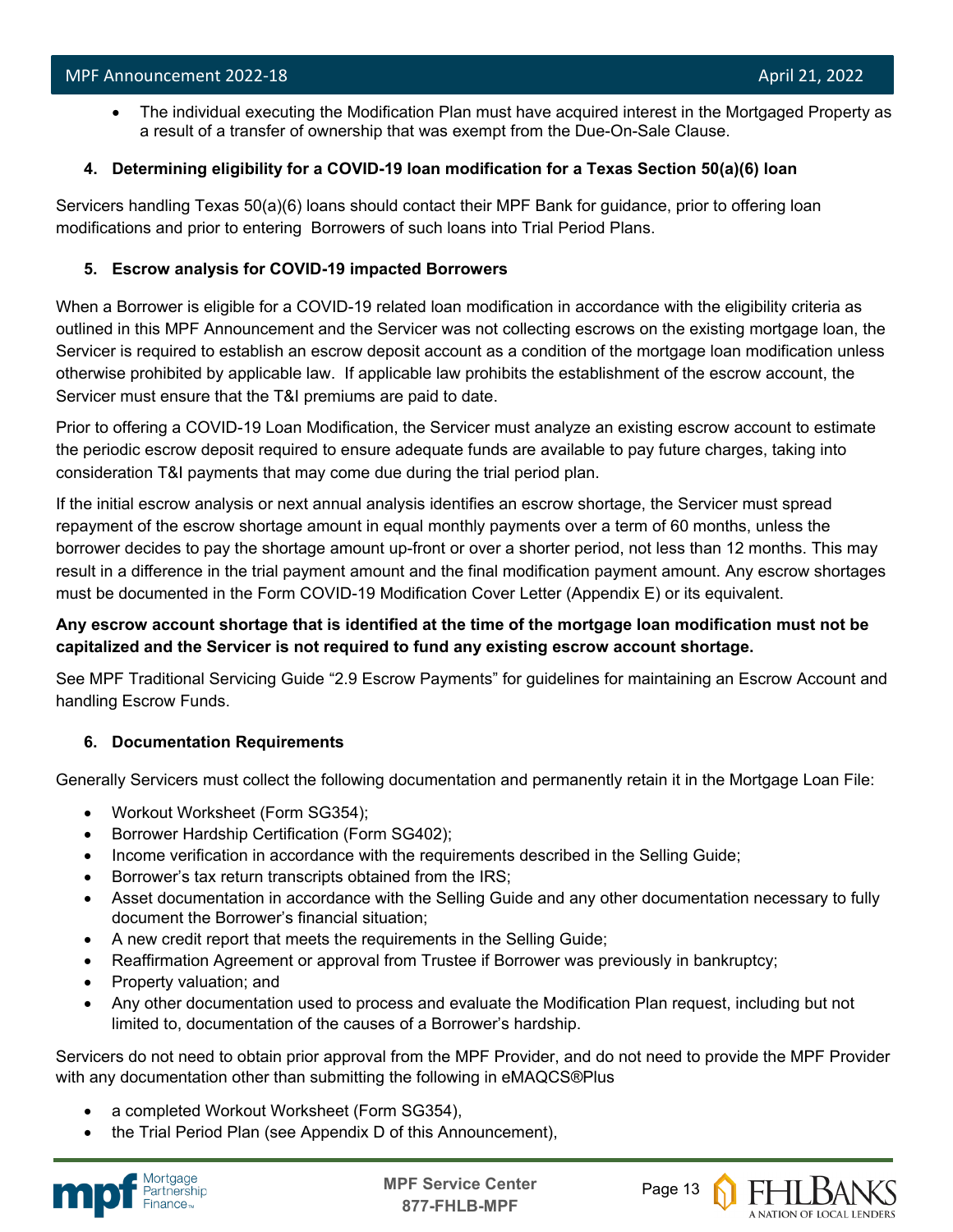- the COVID-19 Modification Cover Letter (see Appendix E of this Announcement),
- a fully executed COVD-19 Loan Modification Agreement (Fannie Mae Form 3179), and
- a current payment history.

The MPF Provider or MPF Bank may request additional documentation.

Servicers may approve a Borrower for a COVID-19 Loan Modification based on the evaluation of an incomplete application, if they deem the information they have received to be sufficient to make an eligibility determination and if the review meets all Applicable Laws, including the CFPB's 2021 Mortgage Servicing COVID-19 Rule as to streamline loan modifications.

#### **7. Modified mortgage loan terms for COVID-19 impacted Borrowers**

When a Servicer has determined a Borrower is eligible for a COVID-19 related loan modification, the Servicer must determine the new modified mortgage loan terms according to the following.

The Servicer must obtain a property valuation, which must not be more than 90 days old at the time the Servicer evaluates the Borrower for the mortgage loan modification, using one of the following:

- an exterior BPO;
- an appraisal;
- a third-party AVM; or
- the Servicer's own internal AVM, provided that
	- $\circ$  the Servicer is subject to supervision by a federal regulatory agency, and
	- $\circ$  the Servicer's primary federal regulatory agency has reviewed the model.

If the third-party AVM, or the Servicer's internal AVM does not render a reliable confidence score, the Servicer must obtain an assessment of the property value utilizing an exterior BPO, an appraisal, or a property valuation method documented as acceptable to the Servicer's federal regulatory supervisor. The property value assessment must be rendered in accordance with the FDIC's Interagency Appraisal and Evaluation Guidelines regardless of whether such guidelines apply to mortgage loan modifications.

The Servicer must determine the post-modification mark-to-market loan to-value (MTMLTV) ratio, which is defined as the UPB of the mortgage loan including capitalized arrearages ("gross UPB), divided by the current value of the property, and must also complete all the following steps in the order shown below, unless prohibited by applicable law, to determine the Borrower's new modified mortgage loan terms:

- 1. Capitalize eligible arrearages:
	- accrued interest;
	- out-of-pocket escrow advances to third parties, provided they are paid prior to the effective date of the mortgage loan modification;
	- servicing advances paid to third parties in the ordinary course of business and not retained by the Servicer, provided they are paid prior to the effective date of the mortgage loan modification, if allowed by state laws; and
	- any outstanding non-interest bearing balance from a previously completed loan mitigation plan.

If applicable state law prohibits capitalization of any of these amounts, the Servicer must collect all such funds from the Borrower over a period not to exceed 60 months unless the Borrower decides to pay the amount up-front.



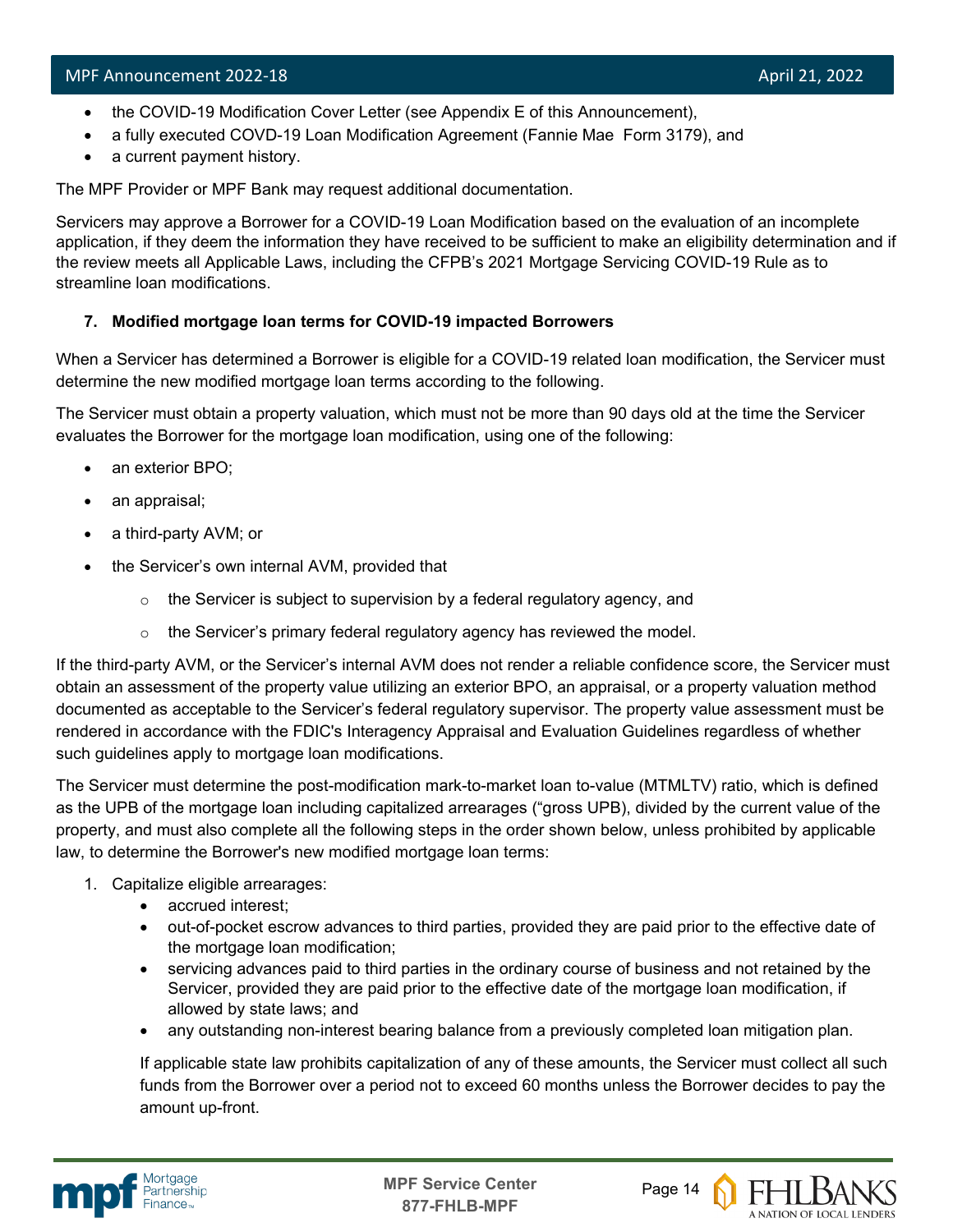Late charges may not be capitalized and must be waived if the Borrower satisfies all conditions of the Trial Period Plan.

See MPF Traditional Servicing Guide "2.9 Escrow Payments" for guidelines for maintaining an Escrow Account and handling Escrow Funds.

- 2. Set the modification interest rate to the lesser of:
	- 3%, or
	- the Borrower's current contractual interest rate.
- 3. Extend the term to 480 months from the mortgage **loan modification effective date**.
	- If the mortgage loan is secured by a property where the title is held as a leasehold estate, the term of the leasehold estate must not expire prior to the date that is five years beyond the new maturity date of the modified mortgage loan. In the event that the current term of the leasehold estate would expire prior to such date, the term of the leasehold estate must be renegotiated to satisfy this requirement for the mortgage loan to be eligible for the mortgage loan modification.
- 4. Forbear principal if the post-modification MTMLTV ratio is greater than 100%, in an amount that is the lesser of:
	- an amount that would create a post-modification MTMLTV ratio of 100% using the interest-bearing UPB, or
	- 30% of the gross UPB of the mortgage loan.
- 5. Provide or increase principal forbearance until a 20% P&I payment reduction is achieved; however, the Servicer must not forbear more than both the following amounts:
	- an amount that would create a post-modification MTMLTV ratio less than 80% using the interestbearing principal balance, and
	- 30% of the gross UPB of the mortgage loan.

**Note - Principal forbearance**: Interest must not accrue on any principal forbearance. Principal forbearance is payable upon the earliest of the maturity of the mortgage loan modification, sale or transfer of the property, refinance of the mortgage loan, or payoff of the interest-bearing UPB.

#### **8. Offering a Trial Period Plan and Completing a COVID-19 Loan Modification**

The Servicer must communicate with the Borrower that the mortgage loan modification will not be binding, enforceable, or effective unless all conditions of the mortgage loan modification have been satisfied, which is when all of the following have occurred:

- the Borrower has satisfied all of the requirements of the Trial Period Plan,
- the Borrower has executed and returned 2 copies of the COVID-19 Loan Modification Agreement [\(Fannie](https://singlefamily.fanniemae.com/media/document/pdf/loan-modification-agreement-form-3179-pdf)  [Mae Form 3179\),](https://singlefamily.fanniemae.com/media/document/pdf/loan-modification-agreement-form-3179-pdf) and
- the Servicer executes and dates the COVID-19 Loan Modification Agreement.

To document the Borrower's Trial Period Plan, the Servicer must use the form COVID-19 Trial Period Plan Notice (**Appendix D**) or the equivalent, making any appropriate changes to comply with applicable law. While use of the COVID-19 Trial Period Plan Notice (Appendix D) is optional, it reflects a minimum level of information that the Servicer must communicate and illustrates a level of specificity that complies with the MPF Program requirements. If the Borrower and loan modification meets all eligibility requirements of the COVID-19 Loan Modification Plan, the Servicer does not need to obtain approval prior to providing Borrower a COVID-19 Trial Period Plan Notice. Any exceptions to eligibility or other COVID-19 Loan Modification Plan requirements must be submitted to MPF Provider for approval prior to communicating the terms of the loan modification Trial Period Plan to Borrower.

If the Servicer sends the COVID-19 Trial Period Plan Notice:



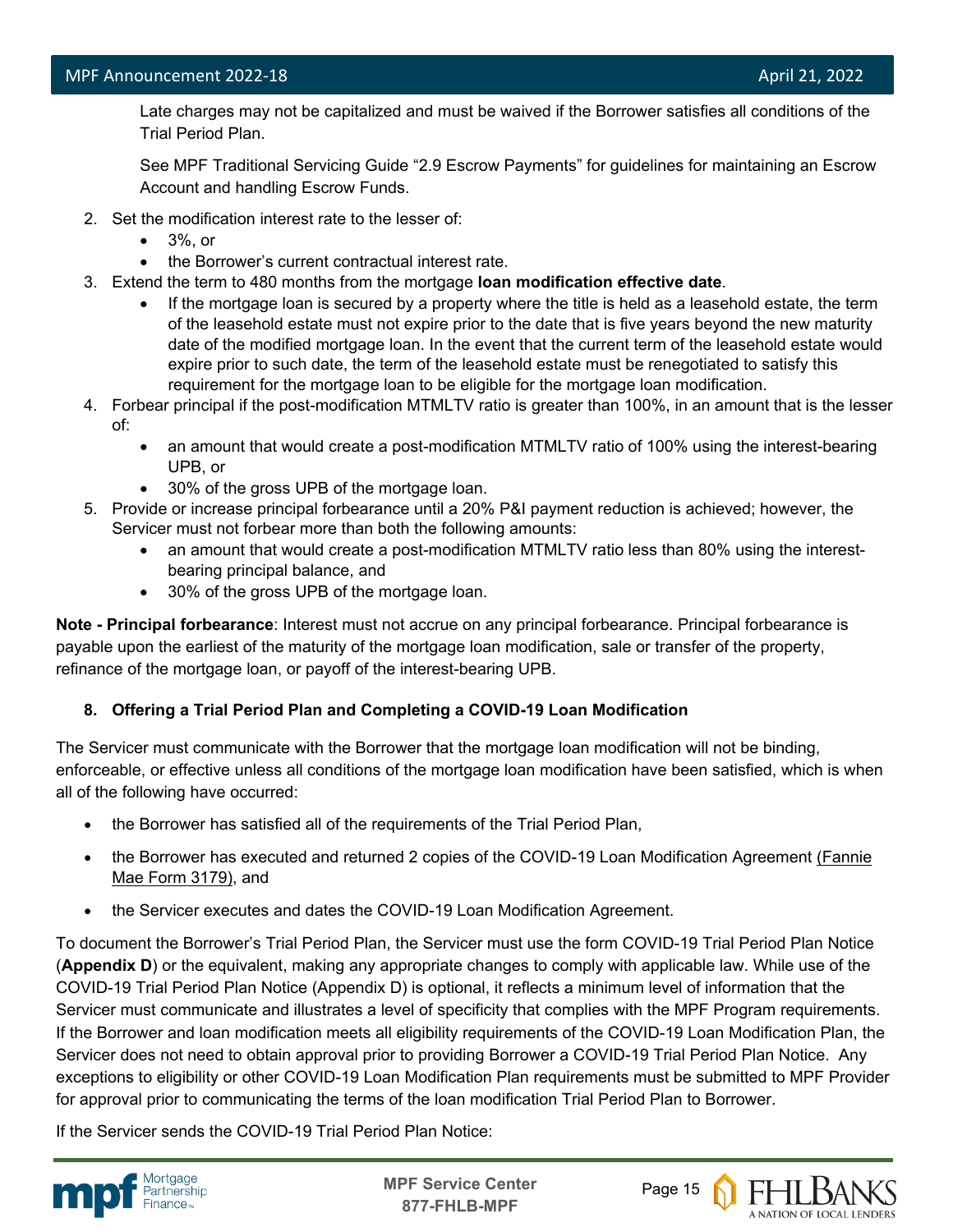- on or before the 15th day of a calendar month then the Servicer must use the first day of the following month as the first Trial Period Plan payment due date.
- after the 15th day of a calendar month then the Servicer must use the first day of the month after the next month as the first Trial Period Plan payment due date.

If the Borrower fails to make a Trial Period Plan payment by the last day of the month in which it is due, the Borrower is considered to have failed the Trial Period Plan and the Servicer must not grant the Borrower a permanent loan modification.

The Servicer must maintain policies and procedures to ensure compliance with any and all applicable "dual tracking" restrictions, and suspend or postpone the Foreclosure sale per Applicable Laws (e.g., CFPB) and shall immediately notify the MPF Provider.

The Servicer must ensure that the modified mortgage loan retains its first lien position and is fully enforceable in accordance with its terms.

Electronic signatures and notarizations for Loan Modifications are acceptable as long as the electronic record complies with MPF Program requirements, including accommodations included in COVID-19 related MPF Announcements.

#### **9. Preparing the Loan Modification Agreement**

The Servicer must use the Form COVID-19 Modification Cover Letter **(Appendix E)** or equivalent to communicate a Borrower's eligibility for a permanent Loan Modification, which must be accompanied by a completed Loan Modification Agreement [\(Fannie Form 3179\).](https://singlefamily.fanniemae.com/media/document/pdf/loan-modification-agreement-form-3179-pdf) While use of the Form COVID-19 Modification Cover Letter (Appendix E) is optional, it reflects a minimum level of information that the Servicer must communicate and illustrates a level of specificity that complies with the MPF Program requirements.

The Servicer must prepare the Loan Modification Agreement [\(Fannie Mae Form 3179\)](https://singlefamily.fanniemae.com/media/document/pdf/loan-modification-agreement-form-3179-pdf) early enough in the Trial Period Plan to allow sufficient processing time so that the mortgage loan modification becomes effective on the first day of the month following the Trial Period Plan (modification effective date). The Servicer is authorized to, at its discretion, complete the Loan Modification Agreement so the mortgage loan modification becomes effective on the first day of the second month following the final Trial Period Plan payment to allow for sufficient processing time. However, the Servicer must treat all Borrowers the same in applying this option by selecting, at its discretion and as evidenced by a written policy, the date by which the final Trial Period Plan payment must be submitted before the Servicer applies this option ("cut-off date"). The cut-off date must be after the due date for the final Trial Period Plan payment as set forth in the Trial Period Plan Notice.

If the Servicer elects this option, the Borrower will not be required to make an additional Trial Period Plan payment during the month (the "interim month") in between the final Trial Period Plan month and the month in which the mortgage loan modification becomes effective. For example, if the last Trial Period Plan month is March and the Servicer elects the option described above, the Borrower is not required to make any payment during April, and the mortgage loan modification becomes effective, and the first payment under the Loan Modification Agreement is due, on May 1.

The Servicer must incorporate into the Loan Modification Agreement (Fannie Mae Form 3179) the applicable provisions in accordance with the requirements in Fannie Mae's Summary: Modification Agreement (Form 3179).

#### **10. Executing and Recording the Loan Modification Agreement**



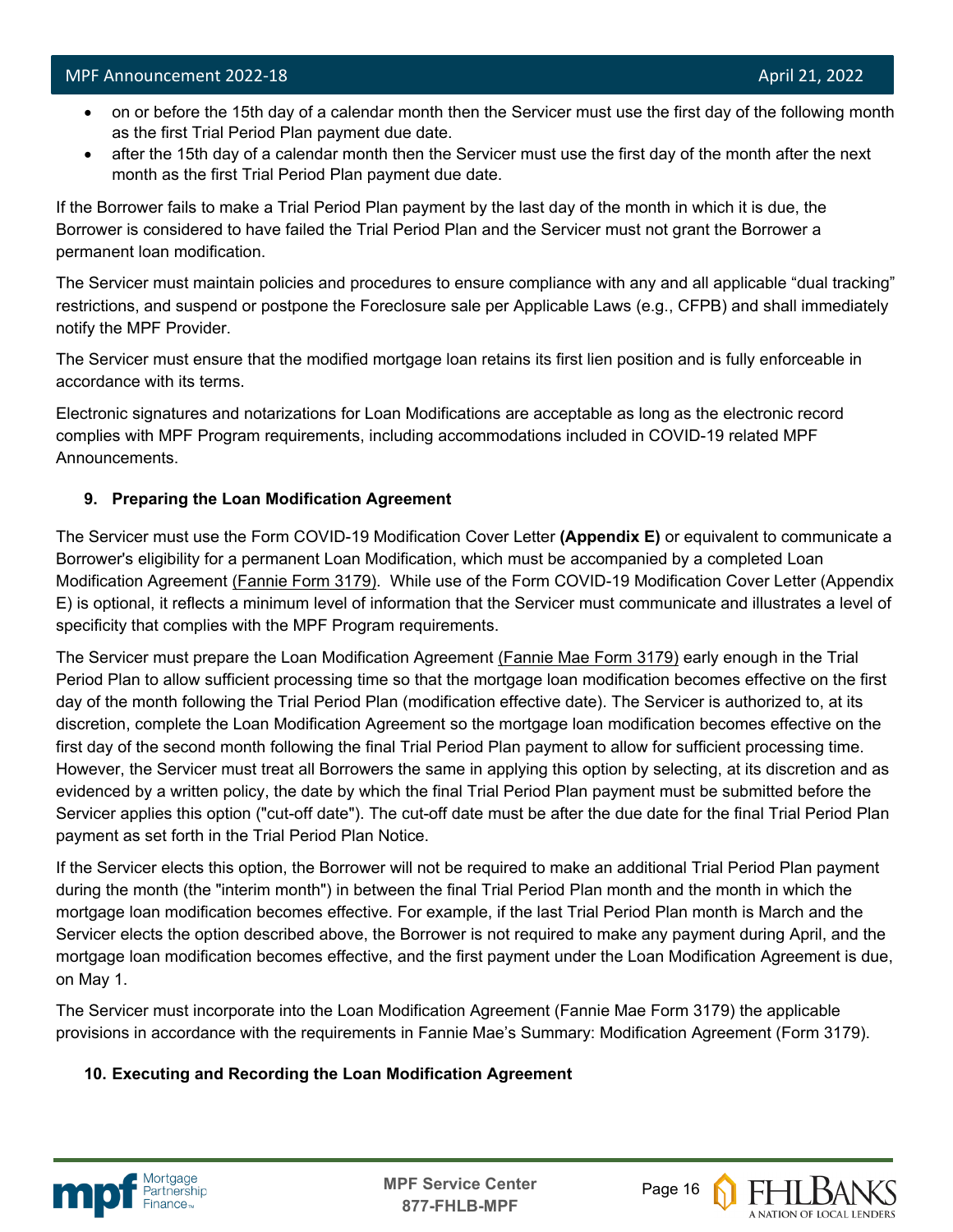l The Servicer is responsible for ensuring that the mortgage loan as modified complies with applicable laws, preserves the MPF Bank's first lien position, and is enforceable against the Borrower(s) in accordance with its terms.

In order to ensure that the modified mortgage loan retains its first lien position and is fully enforceable, the Servicer must:

- Ensure that the Loan Modification Agreement is executed by:
	- o the same Borrower(s) that signed the Mortgage Note; or
	- $\circ$  an individual who acquired interest in the Mortgaged Property as a result of a transfer of ownership that was exempt from the Due-On-Sale Clause.
	- $\circ$  Note: where a co-Borrower signature is not obtainable for reasons such as mental incapacity or military deployment and the Servicer decides to continue with the mortgage loan modification, the Servicer must appropriately document the basis for the exception in the servicing records.
- Ensure all real estate taxes and assessments that could become a first lien are current, especially those for manufactured homes taxed as personal property, personal property taxes, condo/HOA fees, utility assessments (such as water bills), ground rent, and other assessments.
- Obtain a title endorsement or similar title insurance product issued by a title insurance company if the Loan Modification Agreement will be recorded.
- If the Mortgage Loan is covered by primary and/or supplemental mortgage insurance (MI), notify the MI Company of the loan modification in accordance with MI Company requirements and obtain the approval of the MI Company prior to the modification.
- Record the executed Loan Modification Agreement if:
	- $\circ$  recordation is necessary to ensure that the modified mortgage loan retains its first lien position and is enforceable in accordance with its terms at the time of the modification, throughout its modified term, and during any bankruptcy or foreclosure proceeding involving the modified mortgage loan; or
	- $\circ$  the Loan Modification Agreement includes assignment of leases and rents provisions.
		- Note: The Servicer may charge the Borrower for any recording or similar costs associated with the Loan Modification.

If the mortgage loan is for a manufactured home, and the lien was created, evidenced, or perfected by collateral documents that are not recorded in the land records, the Servicer must also take such action as may be necessary, including any amendment, recording, and/or filing that may be required, to ensure that the collateral documents reflect the mortgage loan modification, in order to preserve first lien status for the entire amount owed.

The Servicer must obtain subordination agreements from other lien holders when recordation is required to maintain first lien position. If the Servicer is unable to obtain all necessary subordination agreements, the Servicer may not implement the Modification Plan.

The Servicer shall satisfy all requirements of the mortgage insurer and shall forward a copy of Loan Modification Agreement to the applicable mortgage insurer.

The Servicer must send two (2) originals of the Loan Modification Agreement for the Borrower's signature. After the Borrower returns the 2 signed forms, and successfully completes the Trial Period Plan, the Servicer must then sign the Loan Modification Agreement and provide a copy of the signed form to the Borrower. If the Borrower and loan modification meets all eligibility requirements of the COVID-19 Loan Modification Plan, the Servicer does not need to submit Loan Modification Agreements to MPF provider for approval prior to execution. Any exceptions to eligibility or other COVID-19 Loan Modification Plan requirements must be submitted to MPF Provider for approval prior to communicating the terms of the loan modification Trial Period Plan to Borrower.

Once the Loan Modification Agreement is fully executed, the Servicer must send a fully executed original Loan Modification Agreement to the document custodian within 25 days of receipt from the Borrower. If the Loan Modification Agreement is required to be recorded, the Servicer must:



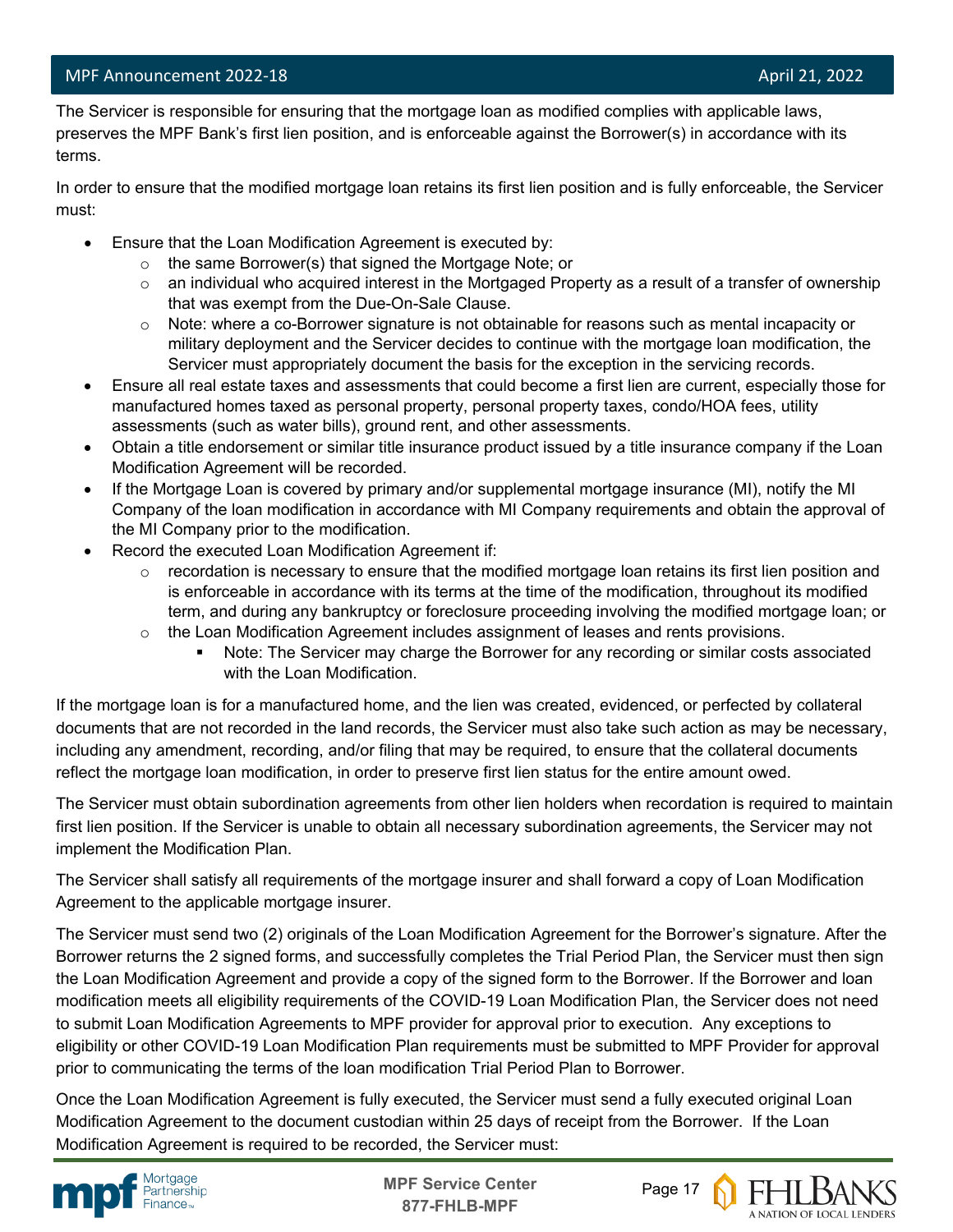- send a certified copy of the fully executed Loan Modification Agreement to the document custodian within 25 days of receipt from the Borrower, and
- send the original Loan Modification Agreement that is returned from the recorder's office to the document custodian within 5 business days of receipt.

#### **11. Fees and Late Charges for COVID-19 Loan Modification**

The Servicer must not charge the Borrower administrative fees.

The Servicer may charge the Borrower for any recording or similar costs associated with the Loan Modification.

The Servicer is authorized to assess late charges during the Trial Period Plan. The Servicer must waive all late charges, penalties, stop payment fees, or similar charges upon the Borrower's conversion to a permanent mortgage loan modification.

#### **12. Reporting COVID-19 Loan Modification**

The Servicer must report the mortgage loan on the Delinquent Mortgage & Bankruptcy Status Report (Exhibit B) monthly with an Action Code = 12, a Delinquency Status Code = BF during the Trial Payment Period or 28 after successful completion of the Trial Payment Period, a Delinquency Reason Code = 22, a Loss Mitigation Type = Temporary Modification accompanied by the Loss Mitigation Approval (effective) Date and Loss Mitigation Estimated Completion Date or Loss Mitigation Actual Completion Date, as applicable. In addition, the Servicer must follow the reporting requirements in MPF Traditional Servicing Guide "9.4.2 Credit Reporting Requirements, 9.4.3 Tax Reporting, and 9.4.4 Disclosures and Notices."

Effective: March 10, 2022 (Updated on March 28, 2022)

#### **Workout hierarchy**

Servicers assessing a Borrower nearing the end of a forbearance plan period must consider Borrowers for the loss mitigation option most suitable for the Borrower's situation, based on whether the borrower's hardship is temporary or permanent.

The following table provides guidance and the order of evaluation for available workout options for MPF Traditional (Conventional) loans.

| <b>Temporary Hardship</b>                                                                                      |                                               |  |
|----------------------------------------------------------------------------------------------------------------|-----------------------------------------------|--|
| The following table describes the Servicer's requirements if the Borrower is experiencing or has experienced a |                                               |  |
| temporary hardship resulting from a short-term decrease in income or increase in expenses.                     |                                               |  |
| If the hardship has                                                                                            | Then the Servicer must consider a             |  |
| been resolved and the Borrower has the ability to                                                              | Reinstatement                                 |  |
| reinstate the mortgage loan                                                                                    |                                               |  |
| been resolved and the Borrower does not have the                                                               | Repayment Plan (see above and MPF Traditional |  |
| ability to reinstate the mortgage loan                                                                         | Servicing Guide Section 8.5.4)                |  |
| been resolved and the Borrower does not have the                                                               | COVID-19 Payment Deferral Plan (see above)    |  |
| ability to afford a repayment plan                                                                             |                                               |  |
| not been resolved                                                                                              | Forbearance Plan (see above)                  |  |
| <b>Permanent Hardship</b>                                                                                      |                                               |  |



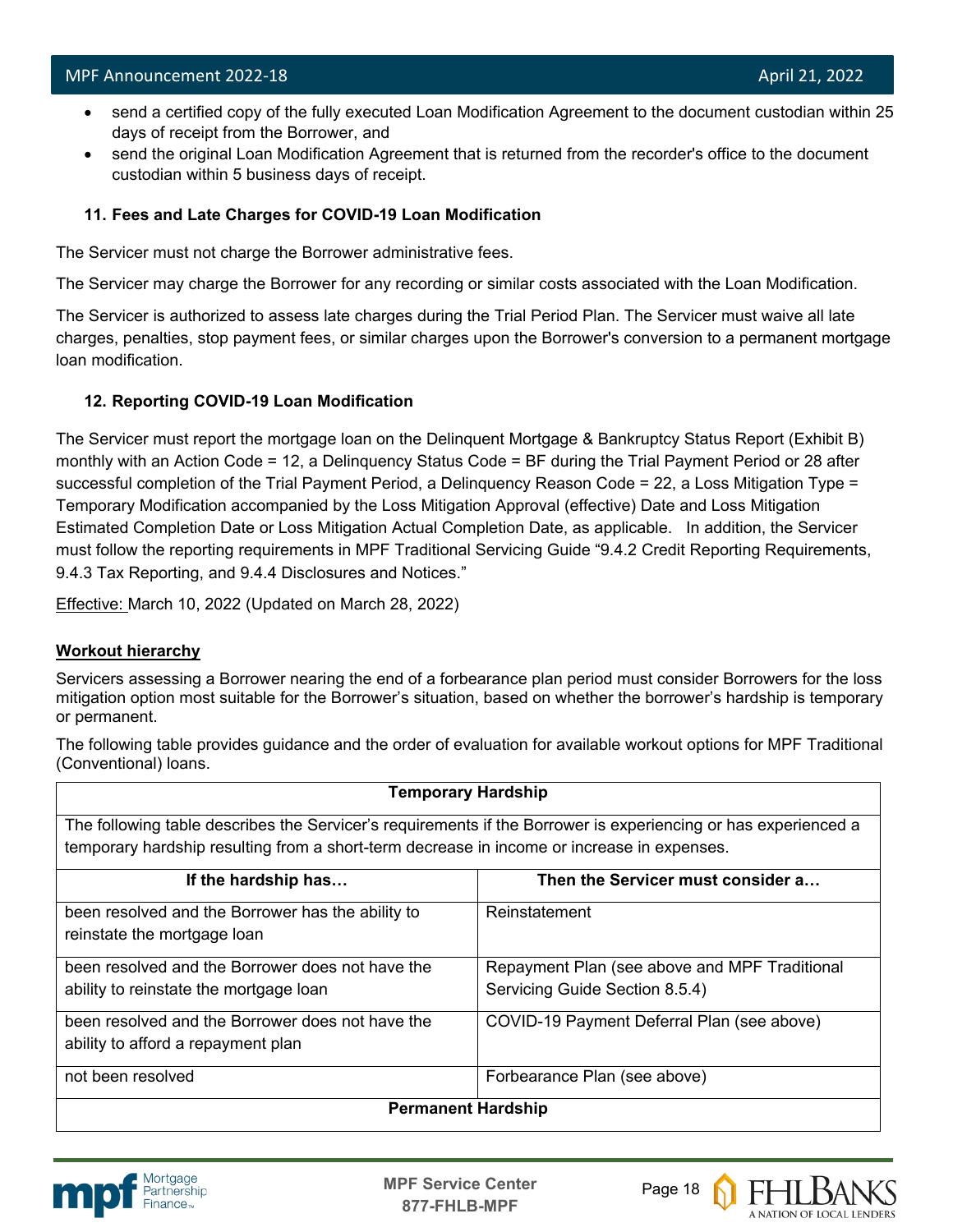If the Borrower is experiencing a hardship that has resulted in a permanent or long-term decrease in income or increase in expenses, the Servicer must evaluate the Borrower for a workout option in the following order:

- COVID-19 Loan Modification Plan (Requirements provided for in this announcement)
- Short Sale (MPF Traditional Servicing Guide Section 8.6.1)
- Deed-in-Lieu of Foreclosure (MPF Traditional Servicing Guide Section 8.6.2)

**NOTE**: If a Borrower requests to be evaluated for a liquidation workout option, the Servicer must first evaluate the Borrower for a liquidation workout option.

Effective: April 30, 2020 (Updated May 19, 2020, March 10, 2022, and March 28, 2022)

#### **Attempting to establish QRPC**

Servicers are required to attempt to establish quality right party contact (QRPC) with all delinquent Borrowers to resolve delinquencies. The MPF Guides does not provide the method by which such contact must be achieved, but in accordance with MPF Traditional Servicing Guide 8.3.2 Contacting Borrowers, among other requirements, the Servicer is authorized to use various outreach methods to contact the Borrower as permitted by applicable law, including, but not limited to:

- mail,
- email,
- texting, and
- voice response unit technology.

Effective: March 26, 2020

#### **Late Fees**

Servicers should consider waiving late fees, penalties, stop payment fees, or similar charges for 90 days and provide guidance to Borrowers with respect to available relief provisions and/or loss mitigation alternatives.

Effective: March 20, 2020

#### **Reporting a reason for delinquency code**

Servicers must report delinquency status information pursuant to MPF Traditional Servicing Guide 8.4 Delinquency Reporting, by providing a Delinquent Mortgage Report (Servicing Guide Exhibit B) that contains the status of all Delinquent Mortgage Loans that are thirty (30) or more days delinquent as of the last day of the preceding month or has received approval for a Loss Mitigation Plan but has not yet become delinquent.

In an effort to enable us to identify mortgage loans where the Borrower has experienced a hardship associated with COVID-19 while not resulting in a systems impact for us or you, the Servicer must report the delinquency reason code 022, when reporting the delinquency status of such mortgage loans. For mortgage loans where the Servicer would have reported the delinquency reason code of 022 the Servicer must now use reason for delinquency code 007.

Effective: March 26, 2020 (Updated on July 7, 2020)

#### **Property inspections and preservation**

As a result of the impact of COVID-19, we are temporarily providing some relief with respect to the completion of property inspections, including:

- inspections for properties securing a delinquent mortgage loan as described in MPF Traditional Servicing Guide 8.3.5 Property Inspections;
- inspections related to hazard loss repairs as described in MPF Traditional Servicing Guide 4.6 Property Damage/Loss Procedures; and



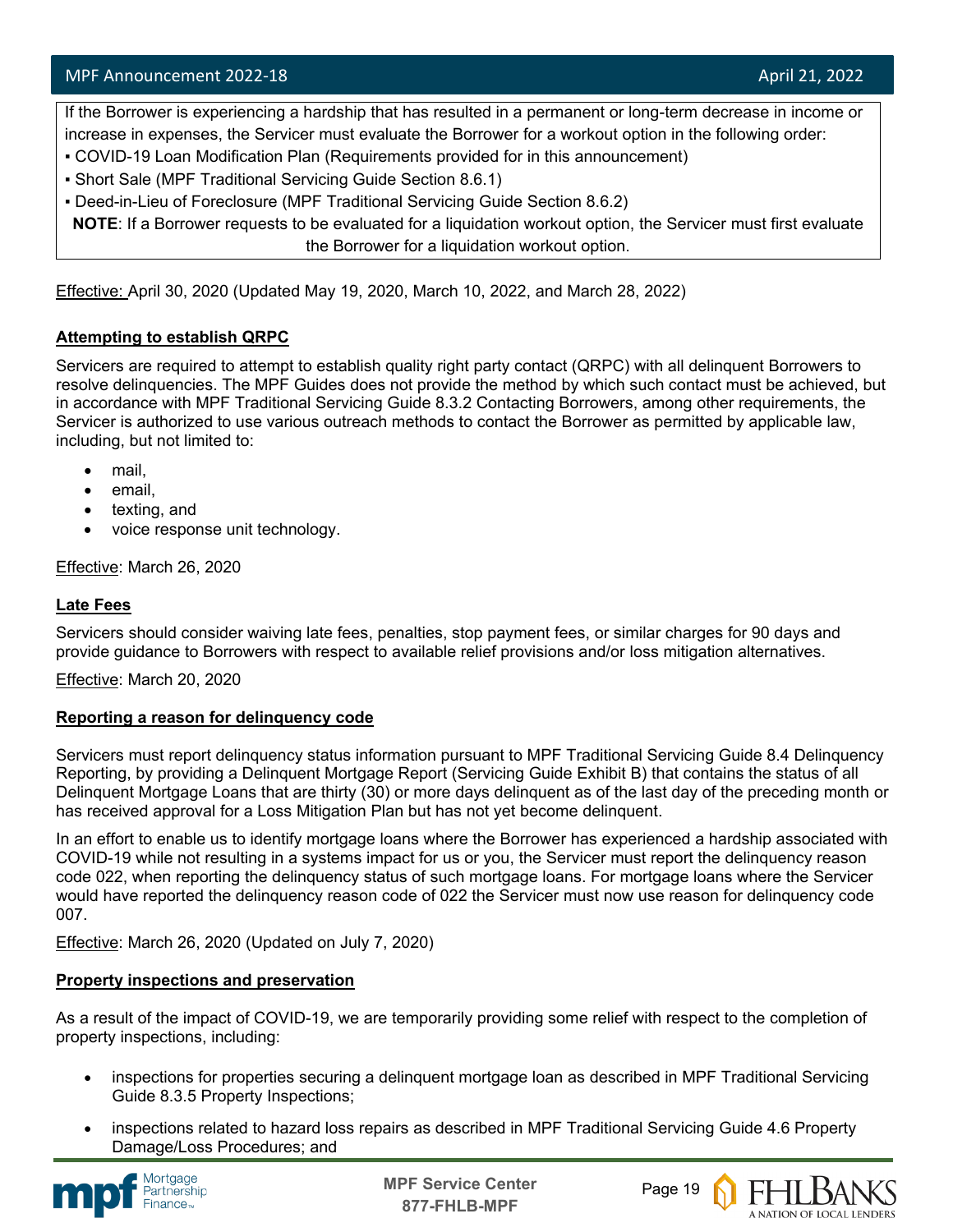• property preservation activities as described in MPF Traditional Servicing Guide section 10.9 Foreclosure Proceedings Property Inspections.

The following table describes when the Servicer must not conduct property inspections and property preservation activities for a property securing a mortgage loan where the Borrower is experiencing a hardship related to COVID-19, depending on the status of the mortgage loan at the time of the effective date of the National Emergency declaration related to COVID-19.

| If on March 1, 2020, the mortgage loan was                                     | Then the Servicer must                                                                                                                                                                                                                                                       |  |
|--------------------------------------------------------------------------------|------------------------------------------------------------------------------------------------------------------------------------------------------------------------------------------------------------------------------------------------------------------------------|--|
| current or less than 30 days delinguent and<br>the Borrower becomes delinquent | not complete property inspections during the<br>٠<br>forbearance plan or an active post-forbearance                                                                                                                                                                          |  |
| delinquent and the property was not vacant<br>or abandoned                     | plan workout option.                                                                                                                                                                                                                                                         |  |
| delinquent and the property was reported as<br>vacant or abandoned             | follow the property inspection requirements in MPF<br><b>Traditional Servicing Guide 8.3.5 Property</b><br>Inspections and property preservation activities as<br>described in MPF Traditional Servicing Guide section<br>10.9 Foreclosure Proceedings Property Inspections. |  |

**Note:** *For mortgage loans that are delinquent and not on a forbearance plan, Servicers must continue to follow the inspection requirements in MPF Traditional Servicing Guide 8.3.5 Property Inspections.*

If the mortgage loan is not brought current upon expiration of the forbearance plan, or if the Borrower is not approved for a post-forbearance workout option as determined based on QRPC, the Servicer must follow the property inspection requirements in MPF Traditional Servicing Guide 8.3.5 Property Inspections.

Servicers unable to complete a property inspection or property preservation activity in accordance with the MPF Traditional Servicing Guide, must document their efforts and the reason for any exception in the mortgage loan file.

Servicers' inability to complete property inspections due to COVID-19 related impacts must not impact disbursement of insurance loss proceeds.

Effective: March 26, 2020 (Updated May 19, 2020)

#### **Mortgage Insurance Termination Requests**

When verifying an acceptable payment record for a Borrower that has had a financial hardship related to COVID-19 in which the Servicer provided:

- a COVID-19 related forbearance plan, repayment plan, or Trial Period Plan and the Borrower complied with the terms of such plan;
- a payment deferral; or
- a COVID-19 payment deferral and the Borrower made three consecutive monthly payments following completion of the payment deferral;

Servicers must not consider any payment that is 30 or more days past due in the last 12 months, or 60 or more days past due in the last 24 months that is attributable to the COVID-19 financial hardship. The mortgage loan must be current when the termination is requested, which means the mortgage loan payment for the month preceding the date of the termination request was paid.

Note: These requirements apply when reviewing the Borrower's request for termination of conventional MI based on either original or current value of the property the requirements in this section must be met.



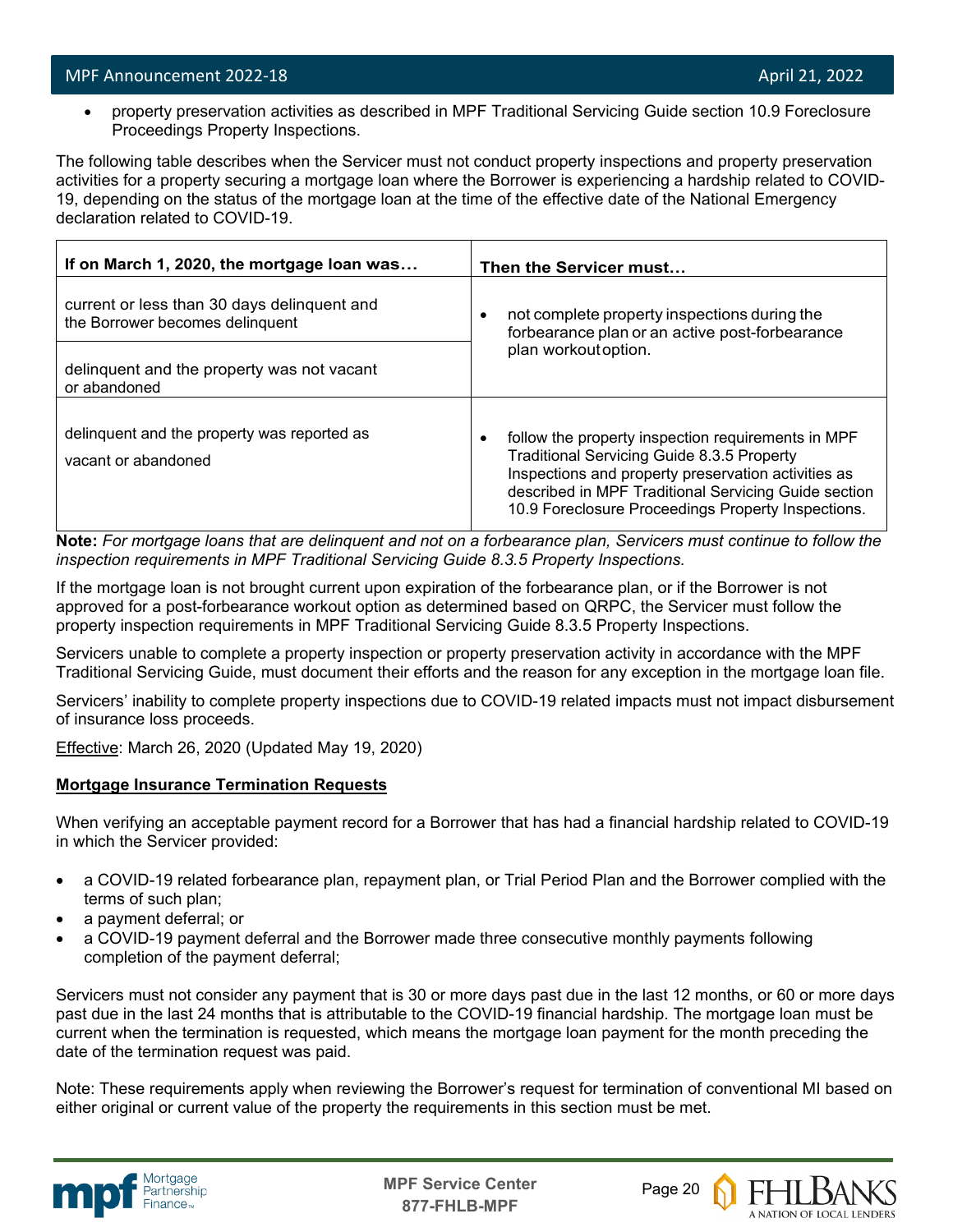l Effective: This policy change is effective for Borrower-initiated requests for termination initiated on or after March 1, 2021. (Issued December 21, 2020)

#### **Obtaining valuations associated with MI termination requests**

As a reminder, when a Borrower requests MI termination based on the original or current value of the property and a BPO or appraisal is required to verify the current value of the property, the property valuation must be based on an inspection of both the interior and exterior of the property. If the impact of COVID-19 results in a delay in obtaining a BPO or appraisal required to verify the current value of the property, the Servicer must notify the Borrower that it will be unable to approve the termination request until the BPO or appraisal is completed (along with all other requirements for terminating the mortgage insurance being satisfied).

See MPF Traditional Servicing Guide 4.7.2 Mortgage Insurance Cancellation for One-Unit Properties and 4.7.3 Mortgage Insurance Cancellation for Two- to Four-Unit Properties.

Effective: March 26, 2020

#### **Electronic Signatures**

Electronic Signatures (e-Sign) may now be utilized to execute loss mitigation related agreements, as long as esigning does not affect the enforceability of the document under Applicable Law, or the ability to record the document when needed to maintain lien priority, including when required by the MPF Program in accordance with MPF Traditional Servicing Guide section 9.3.6 Recording Requirements.

Effective: April 10, 2020

#### **Credit reporting**

Servicers must report the status of the MPF Traditional (Conventional) loans with Borrowers affected by COVID-19 to the credit bureaus in accordance with the Fair Credit Reporting Act, including as amended by the provisions of the CARES Act. For obligations that were current prior to granting an "accommodation" - meaning an agreement to forebear, modify a loan, or grant other relief to Borrowers impacted by COVID-19, Servicers are required to continue to report the obligation as current so long as the Borrower complies with the accommodation.

For obligations that were delinquent prior to granting the "accommodation," the Servicer must continue to report the status as it had previously been reporting - even if the actual status deteriorates - but report the Borrower as current if the account is brought current during the "accommodation." Charged-off accounts are excluded from the new requirements under the Act and therefore are excluded for this policy.

Effective: During the "covered period," as defined in the Act or as amended at a later date, which begins on January 31, 2020 and ends on the later of July 25, 2020 or 120 days after the date of the termination of the federallydeclared national emergency.

#### **Foreclosure sales & Evictions (UPDATED)**

Servicers must suspend all foreclosure sales, unless the property has been determined to be vacant or abandoned.

The suspension of foreclosure-related activities has been extended through July, 31, 2021. During the period of the extension. To allow a Borrower that has experienced a COVID-19 related hardship time to obtain assistance offered through the Homeowner Assistance Fund, Servicers must delay not, except with respect to a vacant or abandoned property, initiating any judicial or non-judicial foreclosure process, move for a foreclosure judgment or order of sale, or execute a foreclosure-related eviction, or a foreclosure sale up to 60 days if:

- the Servicer receives notification from a mortgage assistance fund program provider participating in the Homeowner Assistance Fund program, such as an HFA or other designee, that the borrower has applied for mortgage assistance;
- the Servicer:



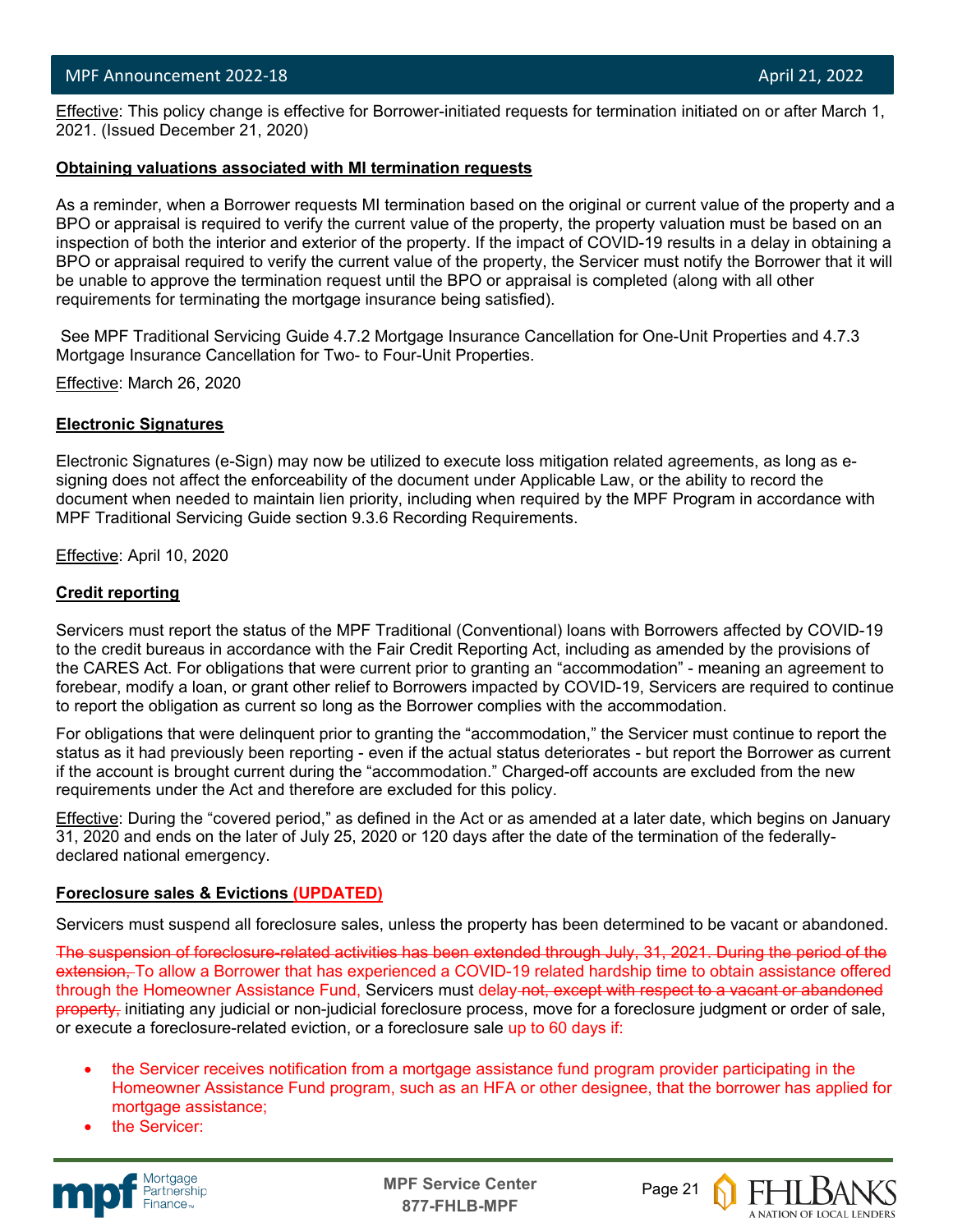- $\circ$  has sufficient time to delay initiation of the foreclosure process or moving for a foreclosure judgment or order of sale; or
- $\circ$  in the case of a foreclosure sale, is notified at least 7 days before the sale; and
- $\circ$  any foreclosure trial or execution of a foreclosure sale can be delayed without dismissal of the action.

If the Servicer determines that it did not have sufficient time to delay initiation of the foreclosure process or moving for a foreclosure judgment or order of sale, the Servicer must document in the mortgage loan file why it was unable to delay the action and make any supporting documentation available to the MPF Provider/MPF Bank upon request.

If the approved funds do not fully reinstate the mortgage loan, the Servicer must attempt to contact the Borrower to achieve quality right party contact (QRPC) in accordance with this announcement to resolve the remaining delinquency.

Servicers must obtain prior approval to suspend foreclosure-related activities beyond 60 days by submitting a request to the MPF Provider.

Servicers should continue to suspend evictions on real estate owned (REO) properties that have been acquired by foreclosure or deed-in-lieu of foreclosure transactions until September 30, 2021. Servicers are required to comply with any/all applicable Foreclosure and Eviction federal and state law moratoriums in place.

This suspension does not apply to mortgage loans secured by properties that have been determined to be vacant or abandoned.

During the period between the end of the suspension of foreclosure activities outlined above (July, 31, 2021) and the effective date of the Bureau of Consumer Financial Protection's final rule entitled "Protections for Borrowers Affected by the COVID-19 Emergency Under the Real Estate Settlement Procedures Act," 12 C.F.R. Part 1024 (the Final Rule) (Aug. 31, 2021), Servicers must not take any action that would violate the Final Rule if it were in effect during that period. Foreclosure activities that would not violate the Final Rule were it in effect during such period may proceed from and after August 1, 2021.

Effective: March 20, 2020 (Updated May 19, 2020, June 23, 2020, September 14, 2020, December 21, 2020, January 27, 2021, February 24, 2021, February 26, June 29 2021, July 15, 2021, August 3, 2021, and April 21, 2022)

#### **Bankruptcy Requirements**

Generally, Servicers are required to file motions for relief from the automatic stay in bankruptcy cases upon certain milestones. In light of the CARES Act and other impacts resulting from the COVID 19 National Emergency, the MPF Program Servicers were temporarily relieved of the obligation to meet these timelines.

The temporary suspension was terminated effective July 31, 2021. Therefore, Servicers must file a motion for relief from the automatic stay in bankruptcy cases in accordance with the MPF Guides and applicable law before taking any action that would require such relief.

Servicers must continue to work with their bankruptcy counsel to determine the appropriate time to file such motions.

Effective: May 19, 2020 (Updated July 15, 2021, and March 28, 2022)

#### **Training**

The MPF Program will host webinars providing additional training on the COVID-19 Permanent Loan Modification. Please visit the [MPF Website](https://www.fhlbmpf.com/education/upcoming-webinars) to register for one of the upcoming webinars.



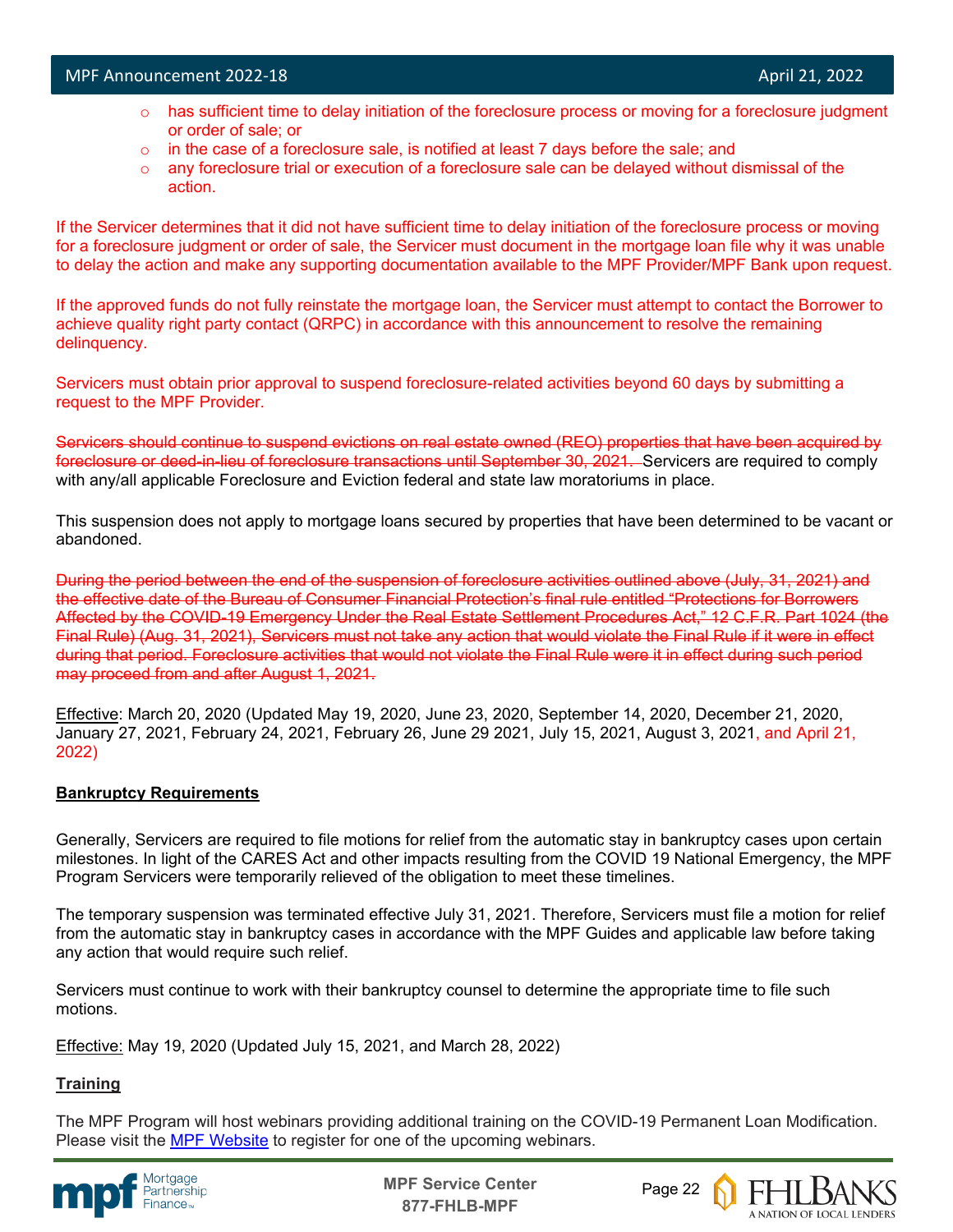#### **General resources**

l

The MPF Program is operating at its normal level and will continue to provide support to PFIs/Servicers. Please contact the MPF Service Center with any questions or concerns (877-FHLB-MPF).





**FHLBANKS** A NATION OF LOCAL LENDERS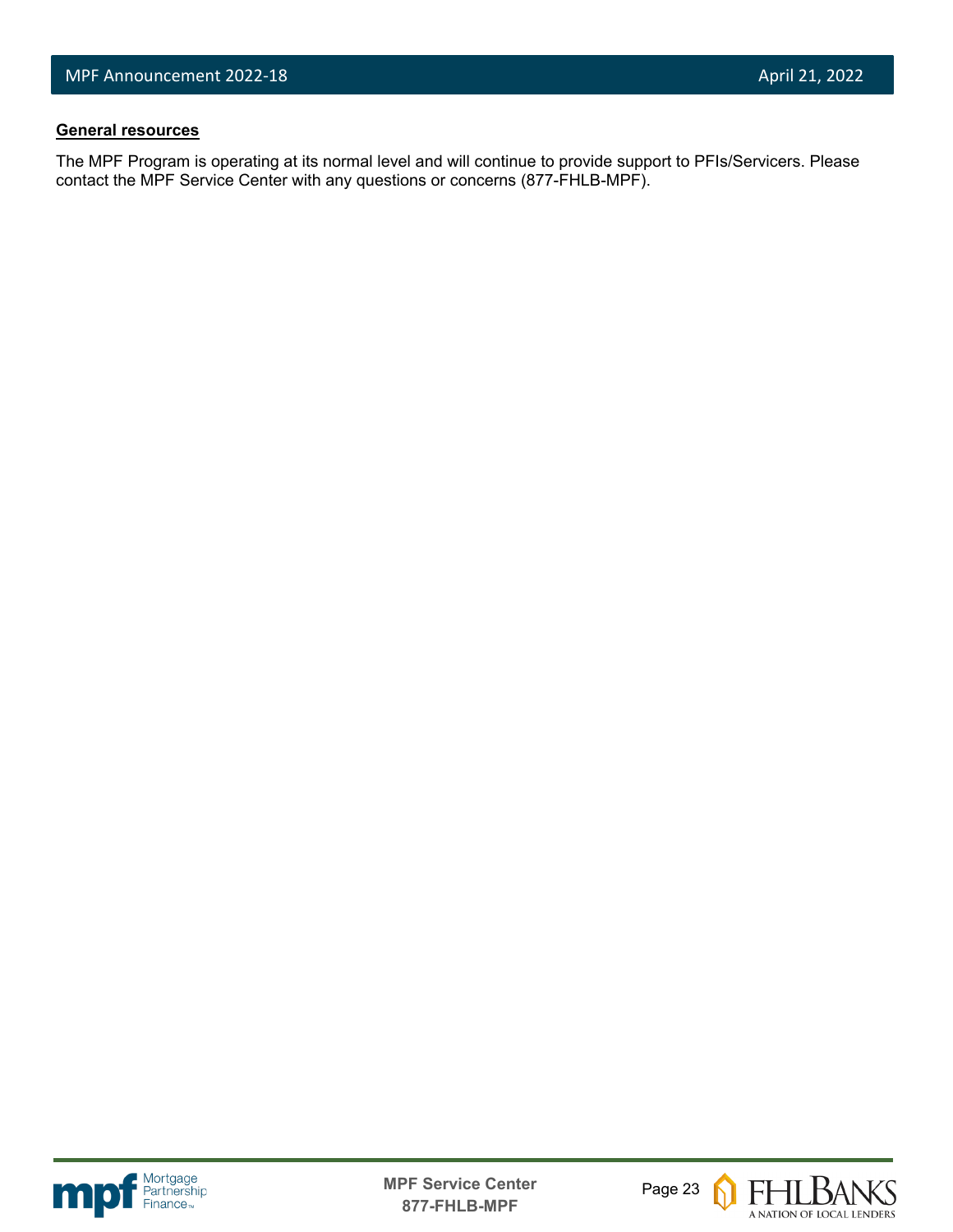#### **APPENDIX A**

COVID-19 Payment Deferral Agreement

[DATE]

Dear [BORROWER NAME(S)]:

[SUBJECT PROPERTY ADDRESS 1]

[SUBJECT PROPERTY ADDRESS 2]

[CITY, STATE ZIP CODE]

l

REFERENCE: [MPF LOAN NUMBER] [PFI LOAN NUMBER]

As we discussed, as a result of COVID-19 related impacts on you, you are approved for a COVID-19 related payment deferral, and we will defer your past-due amounts to bring your mortgage current. This letter describes what the payment deferral is and how it impacts your mortgage.

To accept this offer you must return this agreement **[provide return instructions**] fully executed by all Borrowers, by *date before* **end of the current month].**

#### **What is a Payment Deferral?**

A payment deferral brings your mortgage current and delays repayment of certain past-due monthly principal and interest payments, as well as other amounts we paid on your behalf related to the past-due monthly payments. Payment of these amounts is not being waived, you will be responsible for paying the past-due amounts upon the earlier of the maturity date of the mortgage loan, sale or transfer of the property, refinance of the mortgage loan, or payoff of the interest-bearing unpaid principal balance.

#### **Terms of the Payment Deferral**

As of **[EFFECTIVE DATE**], we will:

- adjust the due date of your next scheduled monthly payment to bring your mortgage current,
- defer the scheduled repayment of the total past-due amounts to the maturity date of the mortgage or earlier upon the sale or transfer of the property, refinance of the mortgage loan, or payoff of the interest-bearing unpaid principal balance, and
- waive any late charges.

*[If Borrower was 18 months delinquent at the date of evaluation and Servicer is using a processing month, include the following:* **We require a processing month to complete your payment deferral. Because you are 18 months delinquent, you must pay your**  current monthly contractual payment of \$[amount] by [date] in order for your payment deferral to become effective.*]* 

The following table describes the specific terms of your payment deferral.

| Number of past due principal and interest payments to be deferred |  |
|-------------------------------------------------------------------|--|
| Past-due principal and interest payment amount to be deferred     |  |
| Other past-due amounts to be deferred*                            |  |
| Total past-due amounts to be deferred**                           |  |
| Late charges to be waived                                         |  |



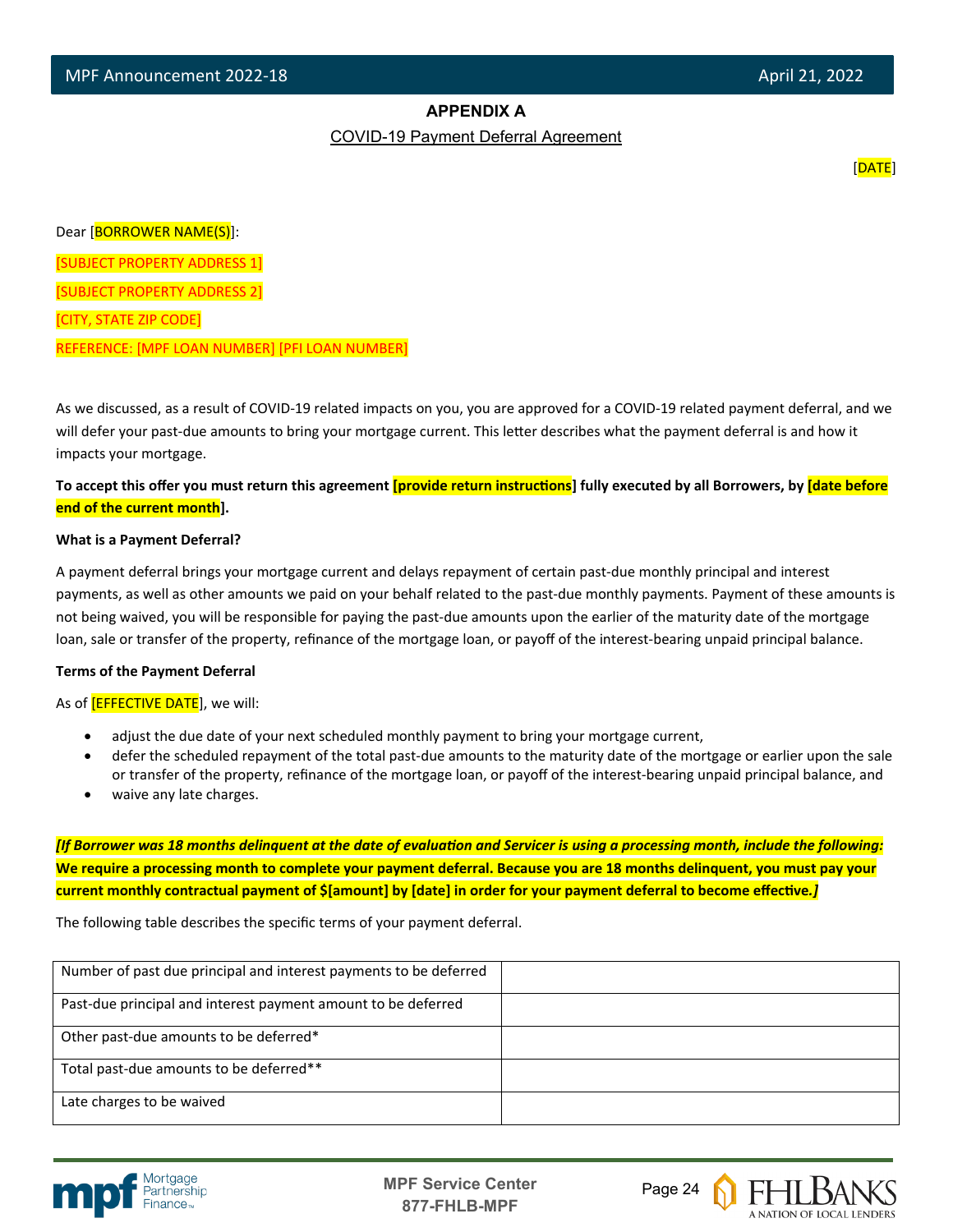l

 \*Includes any amounts we paid on your behalf related to the past-due payments, such as taxes or insurance, as authorized by your mortgage documents.

\*\*Interest will not be charged on the total past-due amounts to be deferred. The payment deferral will not change any other terms of your mortgage.

[Where there is an escrow shortage amount, include the following:

Based on our review of your escrow account, there is an escrow shortage of \$[amount] because the escrow portion of your past due payments has not been paid. You have agreed to pay your escrow shortage amount over a term of [# of months] months starting with your next scheduled payment. Your monthly payment to cover the shortage is \$[amount]. Your total monthly payment of \$[amount] is due on [date].]

Once your payment deferral is in effect, you must continue to make your scheduled monthly payment to keep your mortgage current.

**[Add contact information for Borrower wishing to contact Servicer]**

**[The Servicer must include any disclosures required by federal, state, or local law.]**



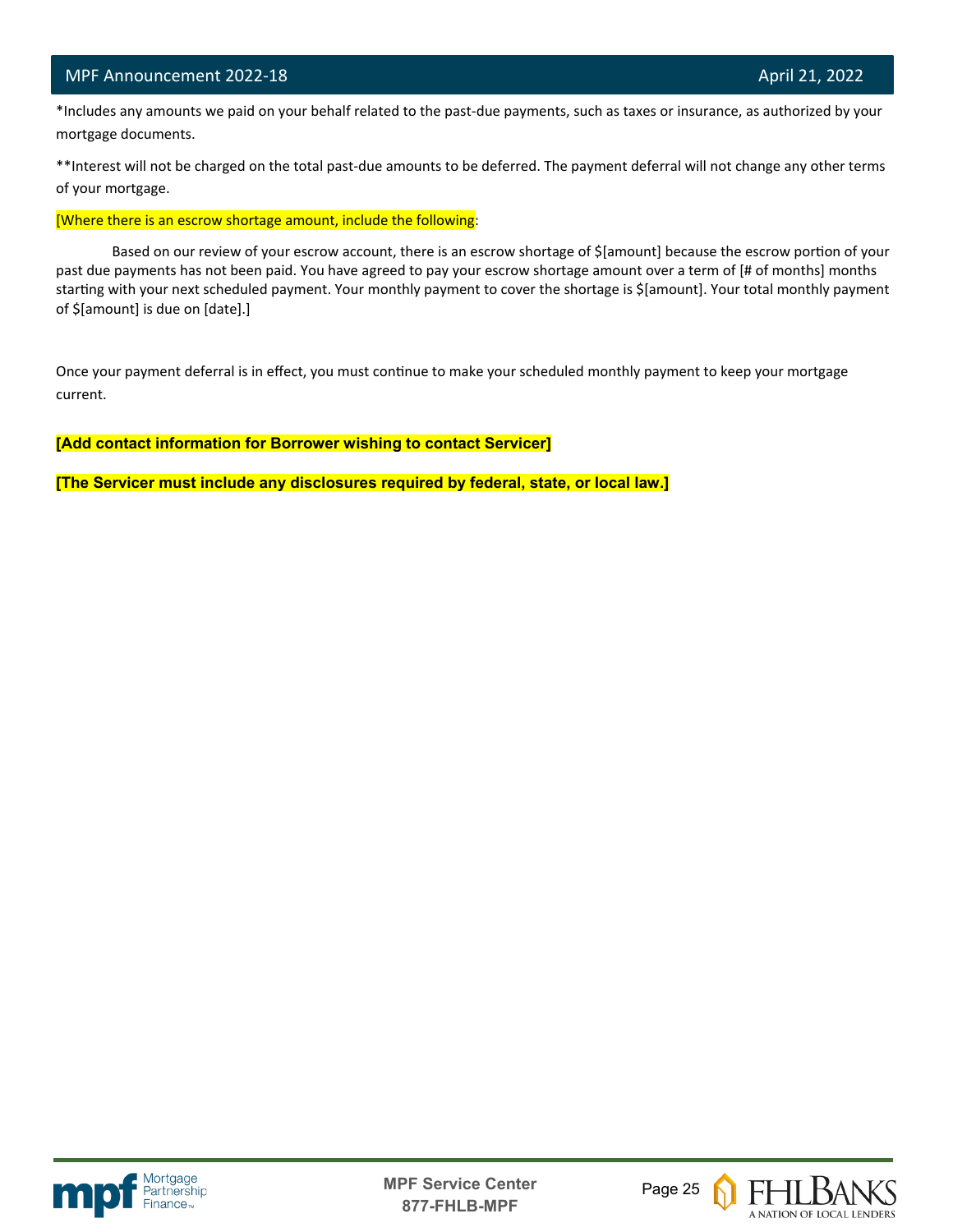#### **APPENDIX B**

### **COVID-19 Payment Deferral Plan Worksheet**

#### **Instructions Page**

#### Purpose

l

Servicers of conventional MPF Traditional loans must use this worksheet to complete a COVID-19 Payment Deferral Plan option for the Borrower.

#### Preparation

- **When**  The Servicer must complete the worksheet to complete COVID-19 Payment Plan option for a Borrower who the Servicer has deemed to be ineligible for a reinstatement or a repayment plan.
- **Who**  This worksheet must be completed by an employee of the Servicer who has responsibilities that would cause such individual to be knowledgeable of the facts and processes needed to complete this worksheet and has authority to certify to the truthfulness and accuracy of the information on this worksheet.
- **How**  The completed worksheet must be submitted via eMAQCS®Plus as an attachment to the Workout Worksheet (Form SG354) and along with all required supporting documents as indicated on the Workout Worksheet (Form SG354).
- **Attachments**  The completed COVID-19 Payment Deferral Plan Worksheet must be accompanied by the following documentation:
	- 1. Workout Worksheet (Form SG354) and all required supporting documents
	- 2. Insurer Approval Letter, if applicable
	- 3. 12-month payment history for the Borrower

#### Submission

- **When**  Once the Servicer complete a COVID-19 payment deferral to Borrower in the same month in which it determines the Borrower is eligible.
- **How**  The completed worksheet must be submitted through eMAQCS®Plus at [https://eMAQCS.covius.com](https://emaqcs.covius.com/) as an **attachment to the Workout Worksheet (Form SG354)** and all required supporting documents as indicated on the Workout Worksheet (Form SG354).
- **To Whom**  The completed worksheet and supporting documentation must be submitted to the MPF Provider.
- The Servicer should retain a copy of the completed worksheet and supporting documentation for their own records.

#### **Assistance**

Please call the MPF Service Center at 877-FHLB-MPF (877-345-2673) for any questions or assistance needed in completing the worksheet.

- Any worksheet that is incomplete or not submitted with all supporting documentation will be promptly returned to the Servicer.
- To be eligible for a COVID-19 Payment Deferral Plan, the Borrower must meet the eligibility requirements provided for in the most recent COVID-19 Related Servicing Guidance for MPF Traditional (Conventional) Loans announcement.



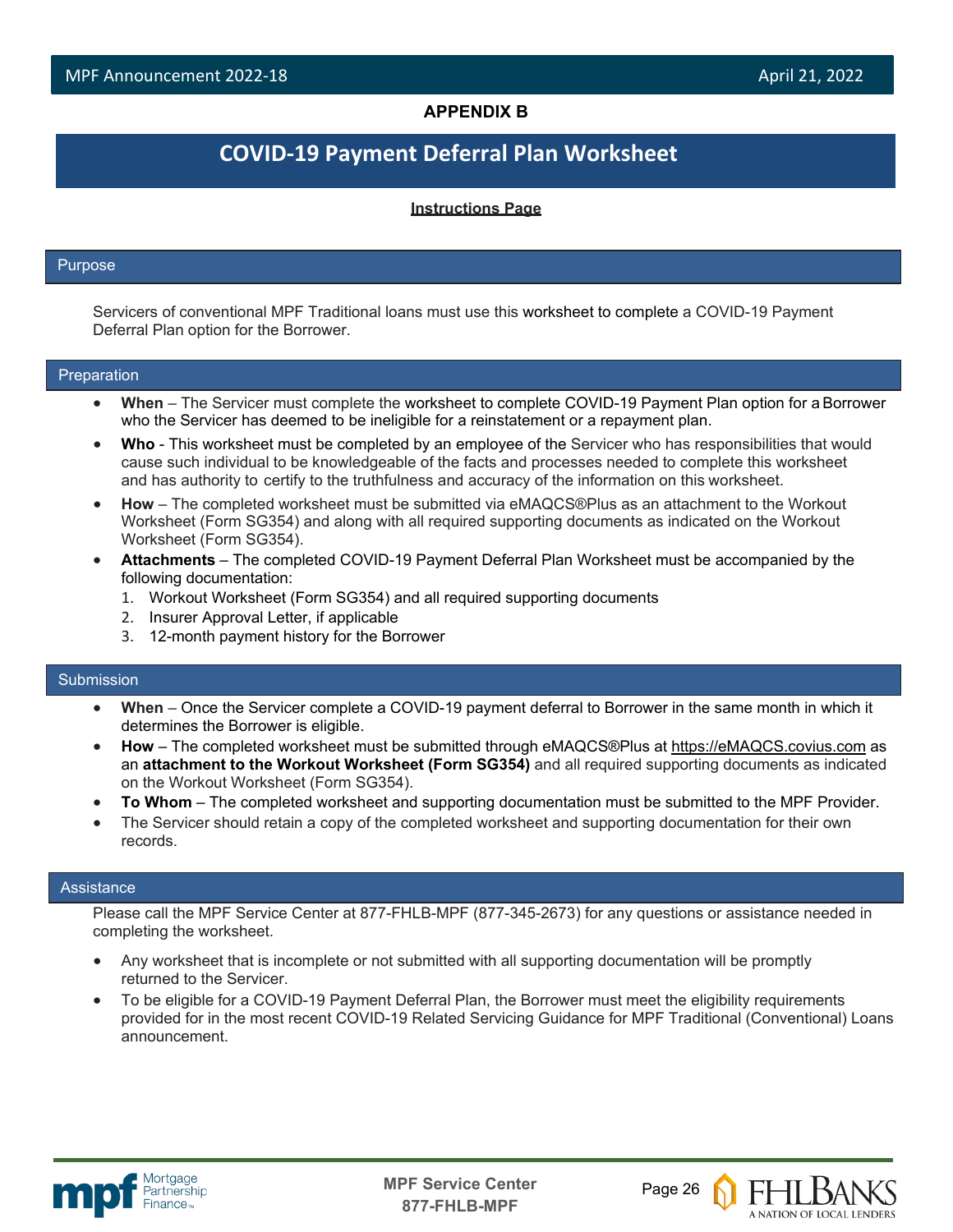### **COVID-19 Payment Deferral Plan Worksheet**

#### Loan Information

l

MPF Loan Number: Borrower Name:

#### Product Information

A Payment Deferral plan is a home retention workout option for MPF Traditional (Conventional) Loans. This option is for Borrowers who are nearing the end of a COVID-19 forbearance plan, have resolved a temporary hardship and are prepared to resume their monthly contractual payments but cannot afford either a full reinstatement or repayment plan to bring the loan current. This option is also for Borrower's who have a confirmed but resolved COVID-19 financial hardship.

#### Review of Terms of Payment Deferral Plan

| COVID-19 Forbearance Plan Completion Date               |  |
|---------------------------------------------------------|--|
| COVID-19 Payment Deferral Plan Target Effective Date    |  |
| Number of Days Delinquent as of March 1, 2020           |  |
| Days Delinquent as of Payment Deferral Worksheet Date   |  |
| Unpaid Principal Balance prior to payment deferral      |  |
| MI Approval Date (Servicers must obtain MI approval, if |  |
| applicable)*                                            |  |
| Total Past-due principal payment amount to be deferred  |  |
| Total Past-due interest payment amount to be deferred   |  |
| Other amount to be deferred**                           |  |
| Total amount to be deferred***                          |  |
| Total late charges to be waived                         |  |

\* If relying on issued guidance by the MI Company, please indicate so.

\*\*Includes any amounts the Servicer paid on the Borrower's behalf related to the past-due payments, such as taxes or insurance, as authorized by your mortgage documents.

\*\*\*Interest will not be charged on the total past-due amounts to be deferred. The payment deferral will not change any other terms of your mortgage.



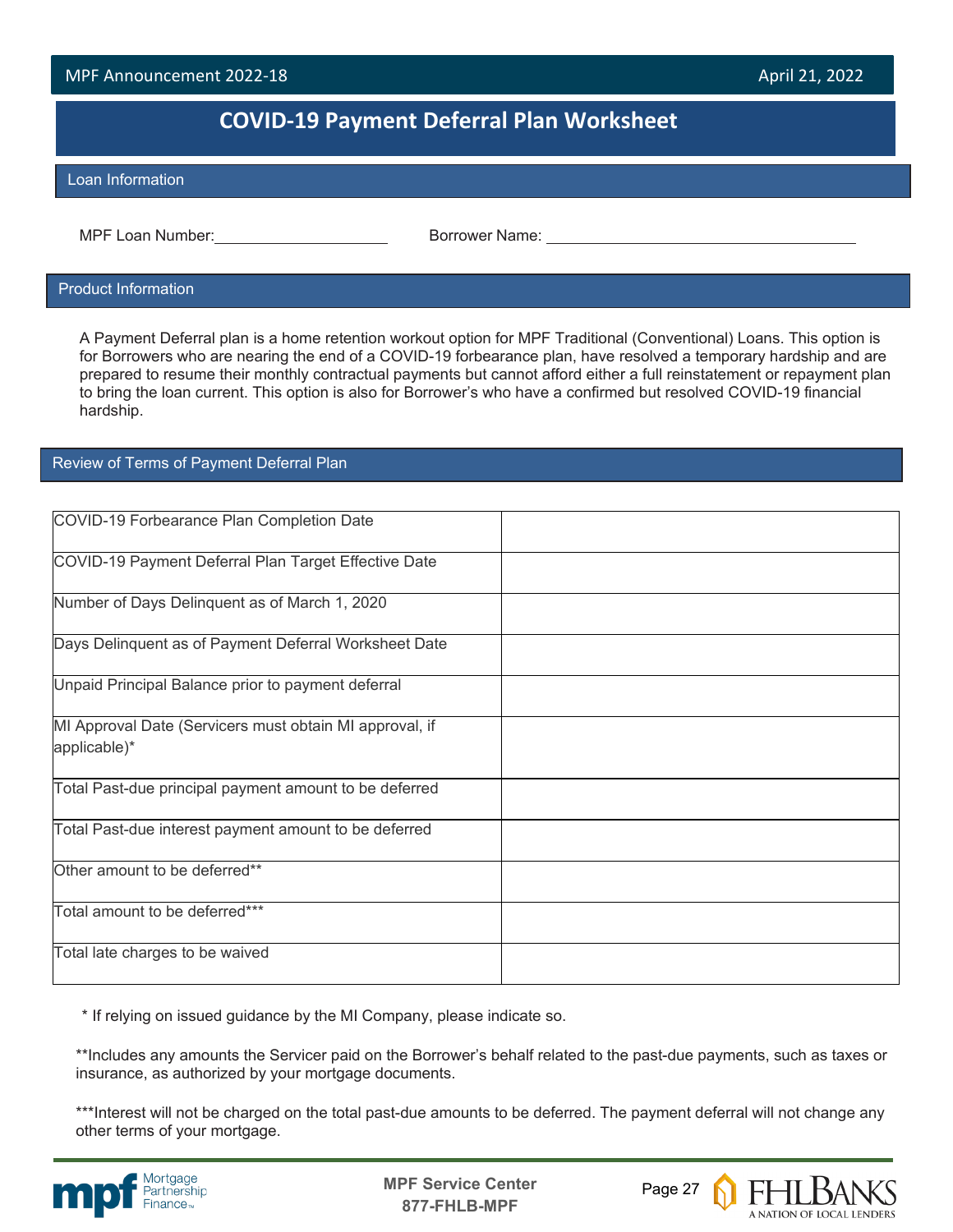#### **APPENDIX C**

#### Payment Deferral Post COVID-19 Forbearance Solicitation Cover Letter

[DATE]

Dear [BORROWER NAME(S)]: [SUBJECT PROPERTY ADDRESS 1] [SUBJECT PROPERTY ADDRESS 2] [CITY, STATE ZIP CODE] REFERENCE: [MPF LOAN NUMBER] [PFI LOAN NUMBER]

Subject: Loss Mitigation Offer Enclosed

#### Dear [BORROWER NAME(S)]:

We have been trying to reach you during your forbearance plan to discuss your situation and to provide information on options that may be available to you to resolve your delinquency. We would like to offer you an opportunity to enter into a more permanent solution. We are here to help. If you have questions about the options listed below, please contact us immediately.

#### **If you can make your monthly mortgage payments:**

If your COVID 19 related hardship has been resolved and you are able to resume making your mortgage payments following your forbearance plan, a payment deferral may be the best option to immediately bring your mortgage current, prevent foreclosure, and delay repayment of the mortgage payments you missed during your forbearance plan

We have approved you for such a deferment plan. Please refer to the enclosed payment deferral agreement for more details on this offer and how to accept it.

#### **If you are s�ll not able to resume making your monthly mortgage payments:**

If your COVID 19 related hardship is not yet resolved, you may need more time to resolve your hardship before we can determine what long-term solution best works for you. If so, an extension of your forbearance plan may be available. To receive an extension, or to discuss other loss mitigation options that may be available to you, you must contact us to discuss your options.

#### **QUESTIONS?**

CONTACT US [SERVICER'S NAME] Phone: [8XX-XXX-XXXX] Email Address: [SERVICER'S EMAIL] Website: [SERVICER'S WEBSITE]



**MPF Service Center** Page 28 **877-FHLB-MPF**

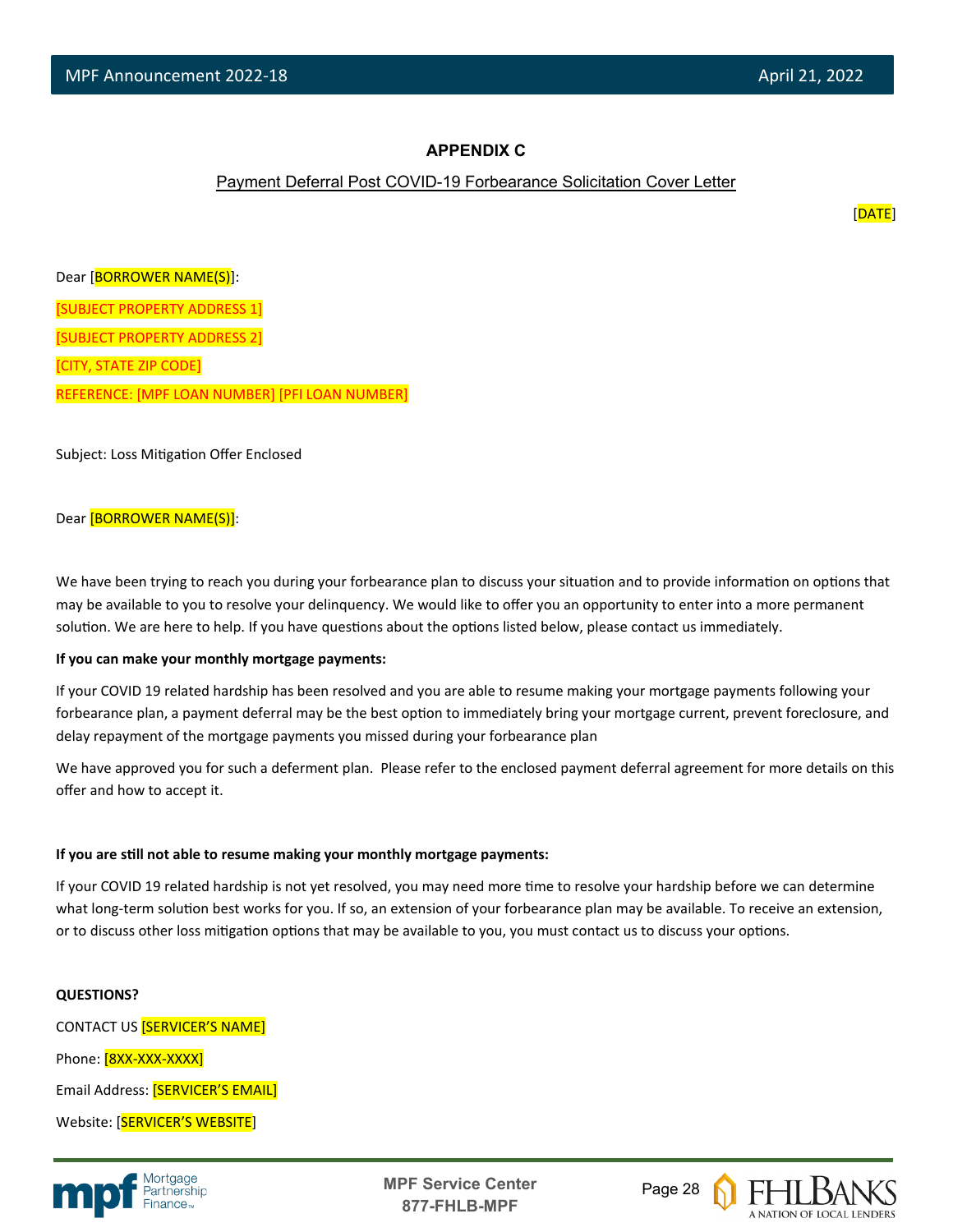Please to review the enclosed payment deferral agreement which includes instruction on how to accept the offer.

We are here to help you with your mortgage.

Sincerely,

l

Customer Support

[SERVICER NAME]





 $\Omega$ 

**FHLBANS** A NATION OF LOCAL LENDERS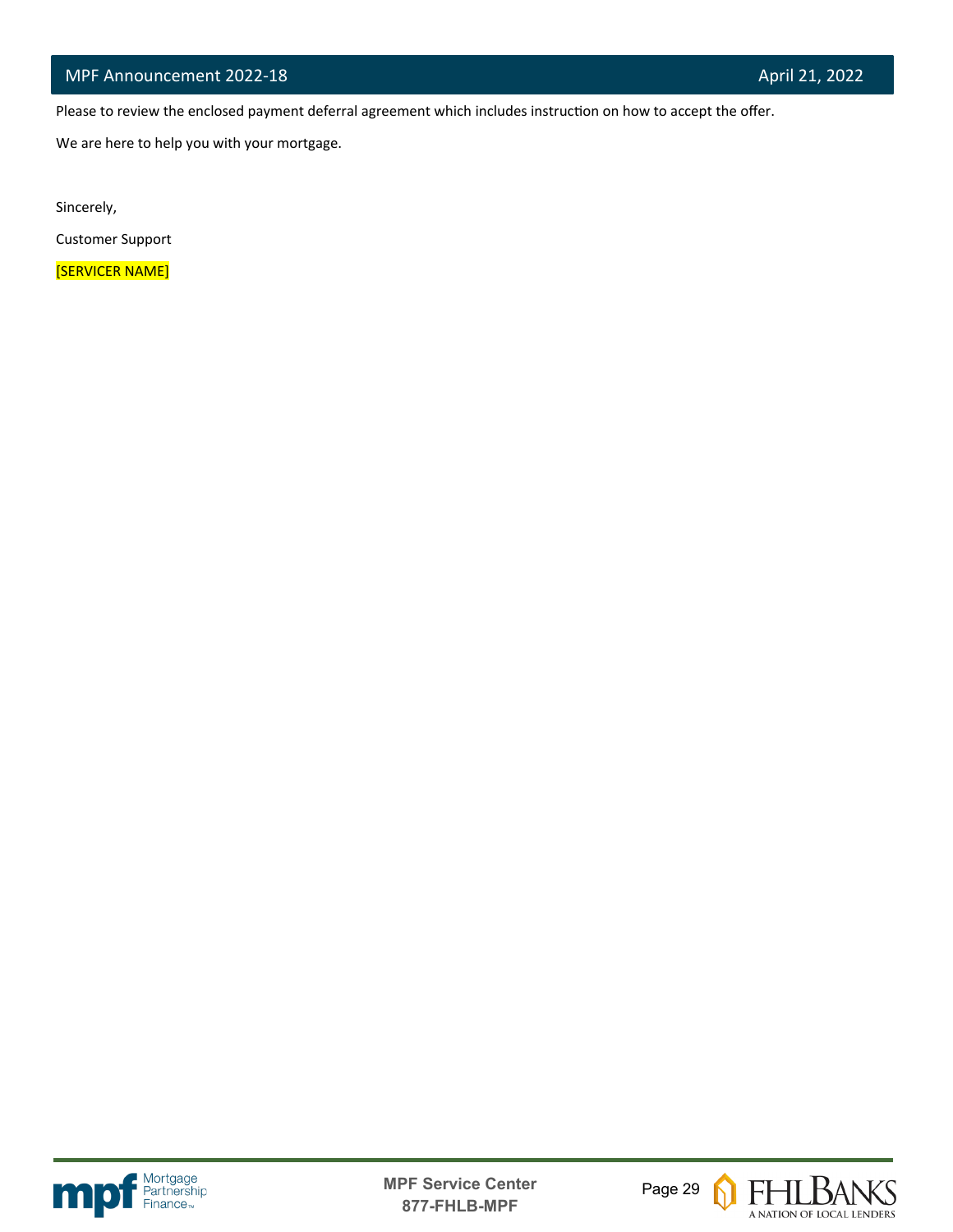#### **APPENDIX D**

#### COVID-19 TRIAL PERIOD PLAN NOTICE

[DATE]

Dear [BORROWER NAME(S)]: [SUBJECT PROPERTY ADDRESS 1] [SUBJECT PROPERTY ADDRESS 2] [CITY, STATE ZIP CODE] REFERENCE: [MPF LOAN NUMBER] [PFI LOAN NUMBER]

Subject: Loss Mitigation Offer Enclosed

#### Dear [BORROWER NAME(S)]:

Thank you for contacting us about your mortgage. Based on careful review of the information you provided, we are offering you an opportunity to enter into a loan modification trial period plan. This is the first step toward qualifying for a permanent loan modification. If you satisfy all the requirements set forth below, we will sign the loan modification agreement and your loan will be permanently modified.

#### **Accepting the offer**

To accept this offer to modify your mortgage, you must do one of the following by [14 CALENDAR DAYS FROM THE DATE OF THIS LETTER]:

• Contact us by phone or in writing to let us know if you intend to accept this offer, **OR**

#### **[SERVICER NAME**

#### **MAILING ADDRESS]**

**Phone: [8XX-XXX-XXXX]; Email Address: [SERVICER'S EMAIL]**

Send your first trial period plan payment of  $\frac{1}{2}$  FIRST PAYMENT AMOUNT].

Failure to contact us or send your first trial period plan payment by such date, may result in your loan being considered delinquent.

#### **Completing the trial period plan**

In order to successfully complete the trial period plan, you must make the trial period plan payments below.

| <b>Trial Period Plan Payment</b> | <b>Amount Due</b> | Due Date |
|----------------------------------|-------------------|----------|
| FIRST*                           |                   |          |
| SECOND                           |                   |          |





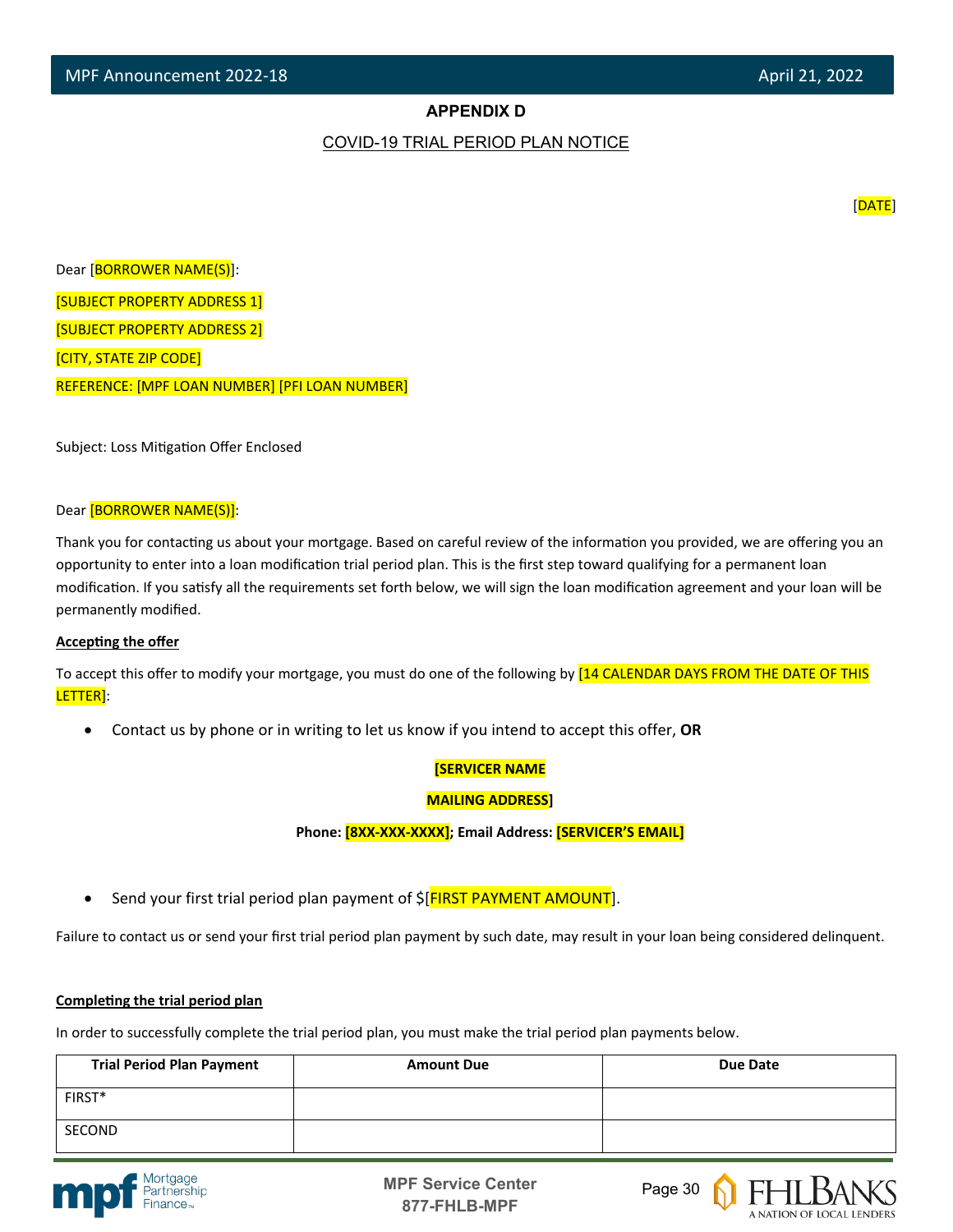| MPF Announcement 2022-18 | April 21, 2022 |
|--------------------------|----------------|
| THIRD                    |                |

\*If you submit your first trial period plan payment by [14 CALENDAR DAYS FROM THE DATE OF THIS LETTER], follow this schedule for your second and third trial period plan payments only.

**We must receive each trial period plan payment in the month in which it is due.** If we do not receive a trial period payment by the last day of the month in which it is due, this offer is revoked and we may refer your mortgage to foreclosure. If your mortgage has already been referred to foreclosure, foreclosure related expenses may have been incurred, foreclosure proceedings may continue, and a foreclosure sale may occur.

#### **Permanent Modification**

Your modified terms will take effect only after:

- You have signed and submitted your loan modification agreement (which we will send you near the completion of the trial period plan);
- We have signed the loan modification agreement and returned a copy to you upon completion of the trial period plan; AND
- The modification effective date set forth in the loan modification agreement has occurred.

#### **LOAN MODIFICATION TERMS**

The table below compares your current mortgage terms to the **es�mated** modified terms.

|                      | <b>Current Terms</b> | <b>Modification Terms</b> |
|----------------------|----------------------|---------------------------|
| Payment*             |                      |                           |
| <b>Interest Rate</b> |                      |                           |
| <b>Term</b>          |                      |                           |
| <b>Maturity Date</b> |                      |                           |
| Deferred Principal** |                      |                           |

\*Payment includes principal, interest, and escrow payment, if applicable. For more information on the estimated modification payment amount, review the **Additional Information** below.

\*\*For more information on deferred principal, review the **Additional Information** below.

#### **Additional Information**



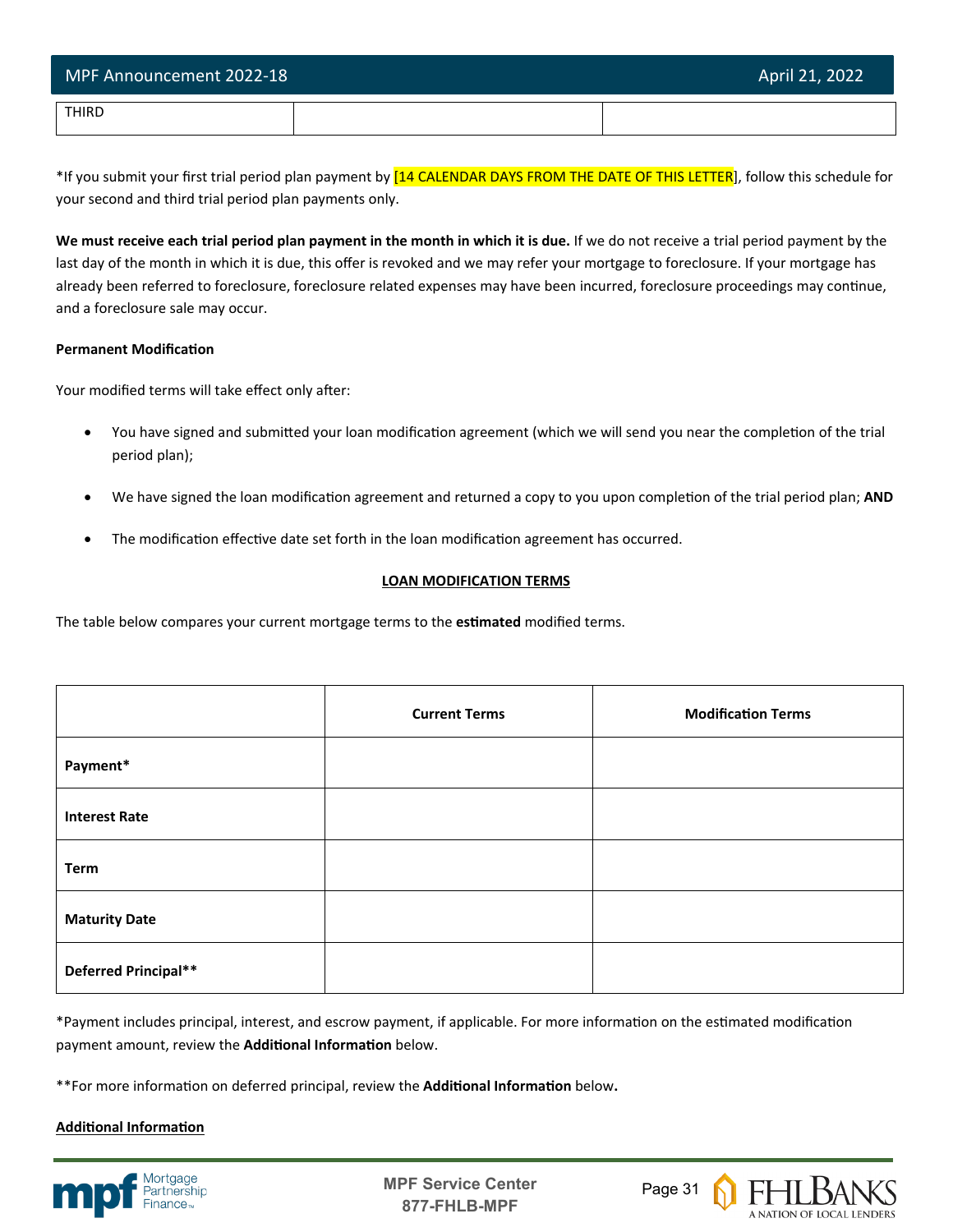- The terms of your existing note and mortgage remain in effect until the mortgage is permanently modified. However, while you are making your monthly trial period plan payments and otherwise remain in compliance with this trial period plan, foreclosure proceedings will not start or continue.
- **There are no modification processing fees for this trial period plan or for modifying your mortgage.**
- If your mortgage is modified, we will waive all unpaid late charges.
- **There are no penalties for paying more than the amount due or for paying off the mortgage early.**
- If your mortgage is permanently modified, some of the terms of your mortgage may change, such as monthly payment, interest rate, and maturity date, which may make your payment more affordable.
- If your mortgage is permanently modified, you will repay the new interest-bearing mortgage balance in equal monthly payments for the life of your mortgage.
- Deferred principal is a portion of the unpaid mortgage balance for which repayment is delayed. If your modified terms include deferred principal your due date for this amount would be the earliest of 1) the date you sell or transfer the property; 2) the date you refinance the modified mortgage; 3) the date you pay off the interest-bearing unpaid principal balance of the modified mortgage; or 4) the new maturity date of the modified mortgage. Interest is not charged on any deferred principal.
- Your new monthly payment may include an escrow payment for property taxes, hazard insurance, and other escrowed expenses, unless its inclusion is prohibited by applicable law. If the cost of your homeowners insurance, property tax assessment, or other escrowed expenses increases, your monthly payment may increase as well.

#### Additional Trial Period Plan Information and Legal Notices

*We will not refer your loan to foreclosure or proceed to foreclosure sale during the trial period plan if you are complying with the terms of the trial period plan:*

- *Any pending foreclosure action or proceeding that has been suspended may be resumed if you do not follow the terms of the plan or do not qualify for a permanent modification.*
- *Unless otherwise required by law, we will hold the trial period plan payments in an account until all required trial plan payments are received. Unless required by applicable law, there will be no interest paid on the funds in the account and any funds in the account at the end of the trial period plan will be deducted from the amount that will be added to your principal balance.*
- *Our acceptance of your payments during the trial period plan does not waive our right to require immediate payment in full of all amounts you owe on your mortgage, including the right to resume or continue foreclosure action, if you fail to comply with the terms of the plan. Entering a trial period plan does not mean that your mortgage will be considered current, unless your payments under the plan completely resolve all past due amounts.*

#### *[If Borrower has an escrow waiver, include the following language:*

*If your monthly payment did not include escrows for taxes and insurance, you are now required to pay any such amounts as part of your monthly payment:*



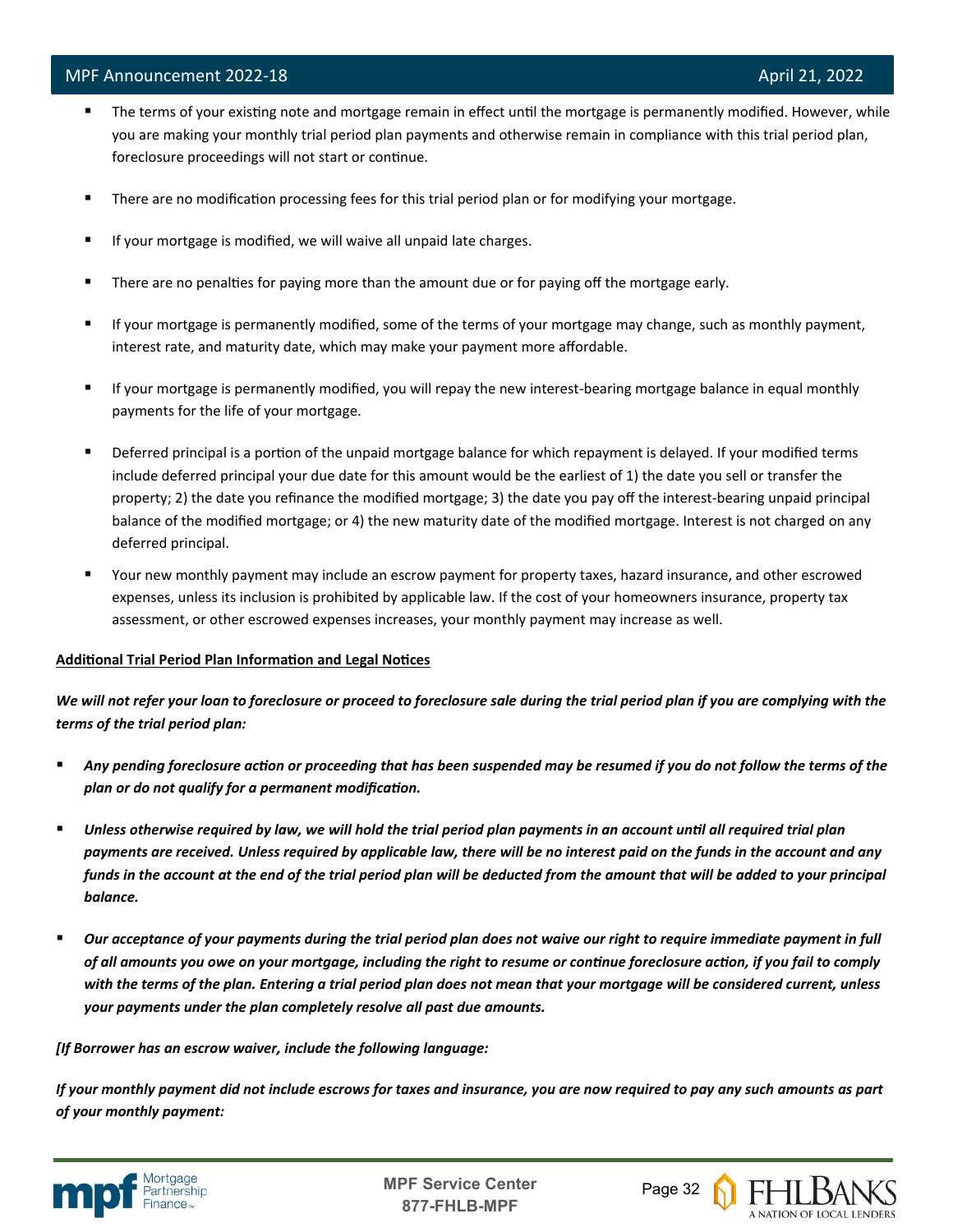l

 *Any prior escrow waiver that allowed you to pay directly for taxes and insurance is revoked as a part of the trial period plan. We may establish an escrow account immediately, and you will pay required escrow payments into that account unless not allowed by applicable law. In this case, a portion of your trial period plan payment will cover these required escrow payments.]*

*Your current mortgage documents remain in effect; however, you are permitted to make the trial period plan payment instead of the current monthly payment required under your mortgage documents:*

 *All the terms of your current mortgage documents remain in effect during the trial period plan. Nothing in the trial period plan shall be understood to be a satisfaction or release in whole or in part of your obligations contained in the mortgage documents.*

*We reserve the right to revoke this offer or terminate the trial period plan following your acceptance if we learn of information*  that would make you ineligible for the trial period plan or loan modification. In this event, we may exercise any of the rights and *remedies provided by the loan documents and applicable law.* 

*Your mortgage will not be modified if you sold or transferred any interest in the property in violation of your mortgage loan documents.* 

*[Insert other pre-conditions to a loan modification that may be applicable to this Borrower, such as resolution of any title/lien priority defects, entrance into a subordination agreement, approval by bankruptcy court or trustee, etc.]* 

*[Mortgage Servicing Regulatory Notice and Right of Appeal\* If review is based on an evaluation of a complete loss mitigation application and concerns property serving as the Borrower's principal residence, then if required by applicable law, such as 12 C.F.R. §1024.41, add the following if the Borrower was reviewed for other loan modification trial period plans and determined to be ineligible for any such trial period plans:*

#### *Modification Program Review*

*You were evaluated for a loan modification trial period plan based on the eligibility requirements of the owner of your mortgage.* 

*Based on our review of the information you provided, although you are approved for the current loan modification trial period plan, we are unable to offer you the following loan modification trial period plan(s) for the reasons described below:*

*[INSERT OTHER MODIFICATION PROGRAMS AND REASONS FOR INELIGIBILITY]*

#### *Right to Appeal*

*You have the right to appeal our decision not to offer you the loan modification trial period plan(s) described above. If you would like to appeal, you must contact us in writing, no later than [DATE – 14 CALENDAR DAYS FROM THE DATE OF THIS LETTER], and let us know that you are requesting an appeal of our decision. You must include the following in the appeal:* 

- *your name,*
- *property address, and*
- *mortgage loan number*



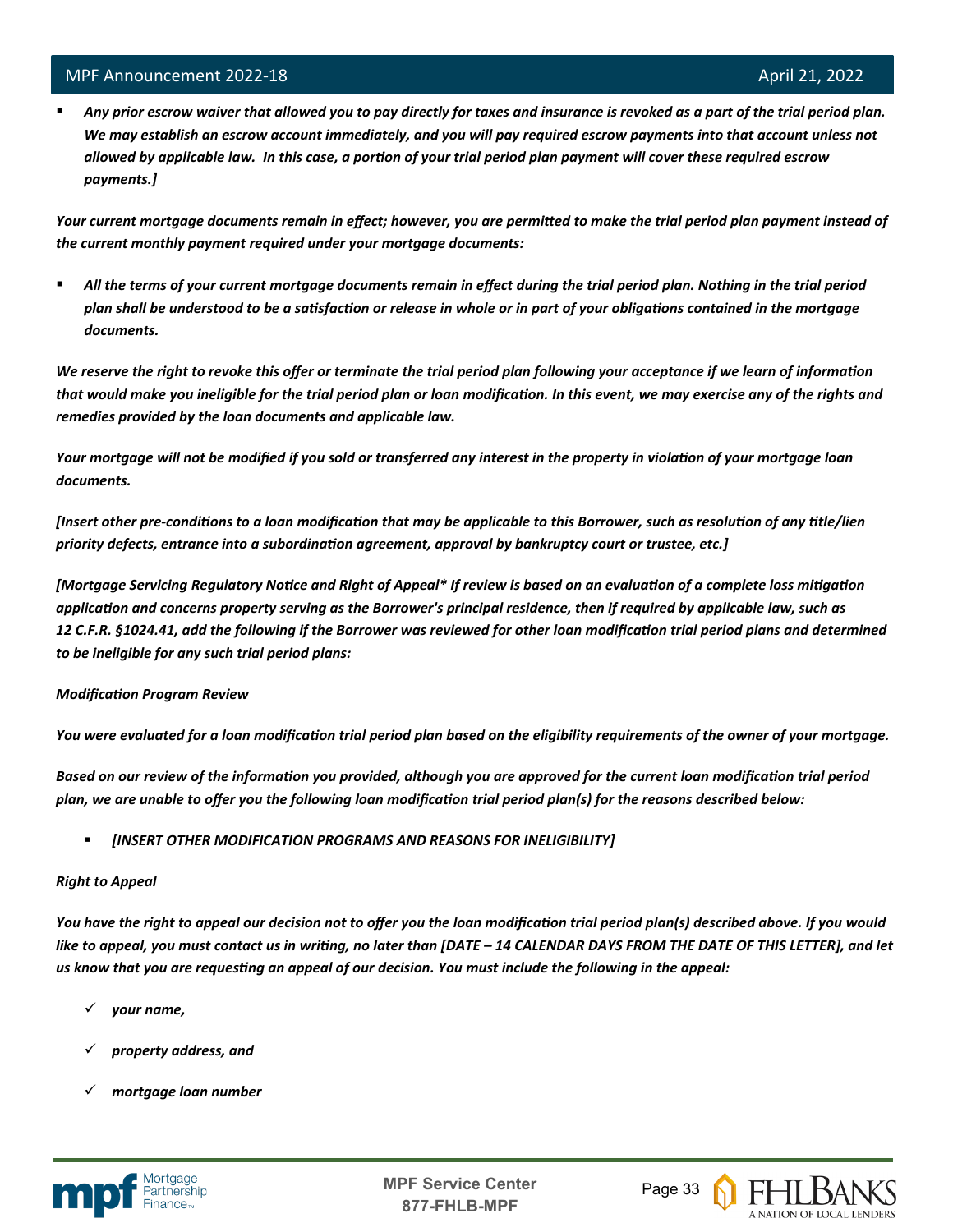*You may also specify the reasons for your appeal, and provide any supporting documentation. Your right to appeal expires [DATE – 14 CALENDAR DAYS FROM THE DATE OF THIS LETTER]. Appeal requests or documentation received after this date may not be considered.* 

*If you elect to appeal:*

l

- *We will provide you a written notice of our appeal decision within 30 calendar days of receiving your appeal. Our appeal decision is final, and not subject to further appeal.*
- *You do not have to accept this offer until resolution of the appeal. If we determine on appeal that you are eligible for a loan modification trial period plan described above, we will send you an offer for that trial period plan. In that case, you will be given 14 calendar days from the date of the appeal decision to let us know that you intend to accept the current trial period plan offer (which may be revised to reflect the new trial period plan payment due dates and payment amounts if you have not already accepted the offer) or the new trial period plan offer. If you wait to make the first trial period plan payment described above until after receiving our appeal decision, your loan will become more delinquent.*
- *Any unpaid interest, and other unpaid amounts, such as escrows for taxes and insurance, will continue to accrue on your mortgage during the appeal.*

*\*Servicers must not send this Mortgage Servicing Regulatory Notice and Right of Appeal to those Borrowers whose properties do not serve as the Borrower's principal residence. Servicers must only send the right of appeal language to Borrowers who have such a right under applicable law, such as 12 C.F.R. §1024.41(h).]*

#### **QUESTIONS?**

CONTACT US [SERVICER'S NAME] Phone: [8XX-XXX-XXXX] Email Address: [SERVICER'S EMAIL] Website: [SERVICER'S WEBSITE]

We are here to help you with your mortgage.



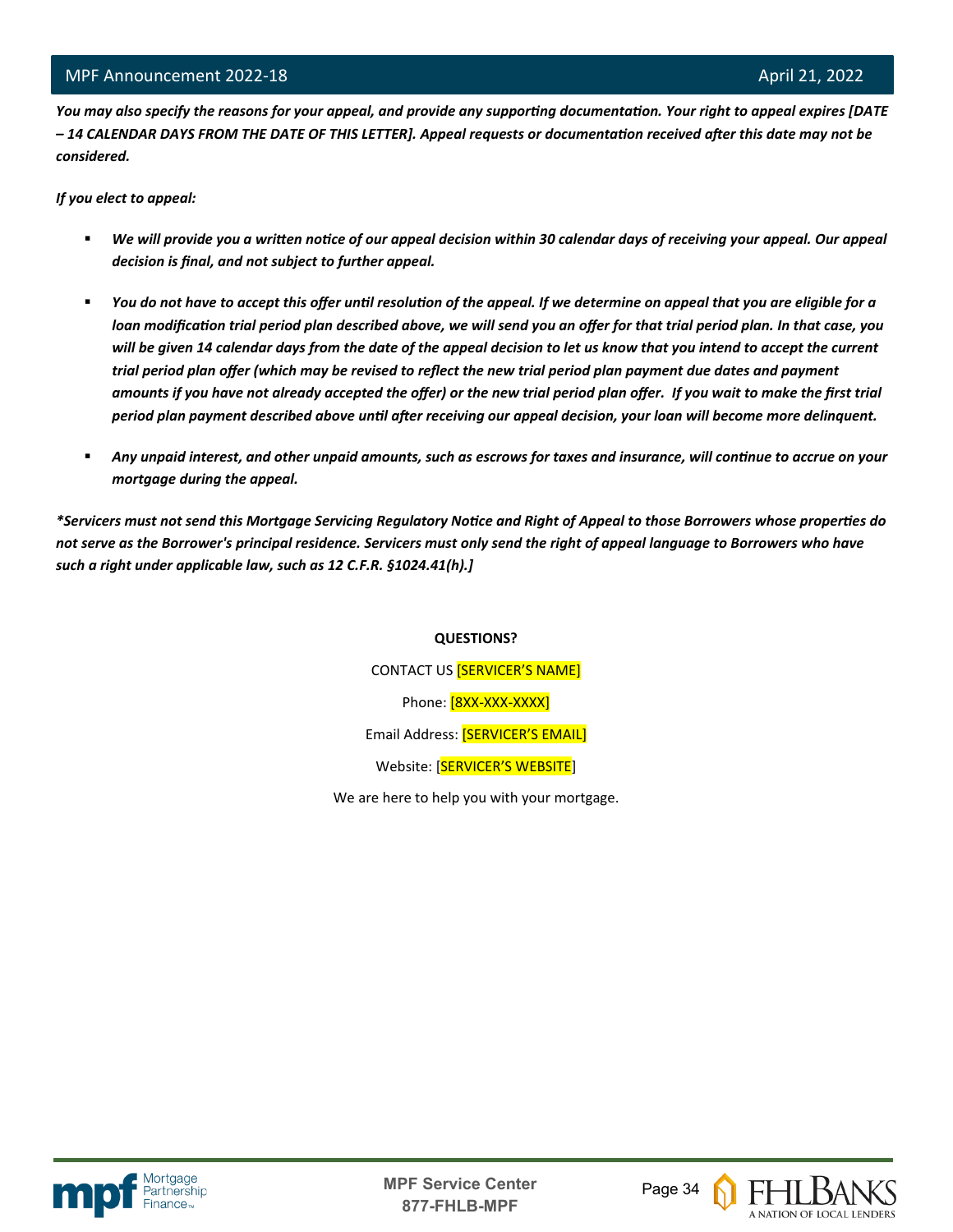#### **APPENDIX E**

#### FORM COVID-19 MODIFICATION COVER LETTER

[DATE]

Dear [BORROWER NAME(S)]:

[SUBJECT PROPERTY ADDRESS 1]

[SUBJECT PROPERTY ADDRESS 2]

[CITY, STATE ZIP CODE]

l

REFERENCE: [MPF LOAN NUMBER] [PFI LOAN NUMBER]

Subject: Loss Mitigation Offer Enclosed

#### Dear [BORROWER NAME(S)]:

**We are pleased to inform you that you are eligible for a Loan Modification, which will permanently change the terms of your mortgage**.

If you comply with the terms of the required Trial Period Plan, we will modify your mortgage and may waive all prior late charges that remain unpaid.

The enclosed modification agreement ("Loan Modification Agreement") reflects the proposed terms of your modified mortgage.

#### **Accepting the Offer**

To accept the offer, you must:

- **Sign and return** both copies of the Loan Modification Agreement back to us in the enclosed, pre-paid envelope by **[INSERT DATE]**. If you do not send both signed copies of the Loan Modification Agreement by the above date, you must contact us if you still wish to be considered for a modification.
	- If the Loan Modification Agreement has notary provisions at the end, you must sign both copies before a notary public and return the notarized copies to us.
	- Please make a copy of all documents for your records.
- **Make all remaining trial period payments** on or before the dates they are due. If the trial period payments are made after their due dates or in amounts different from the trial period payment amount required, your mortgage may not be able to be modified.

#### **Summary of Modified Mortgage**

To better understand the proposed terms of your modified mortgage, the following is a summary of your modified mortgage and the Loan Modification Agreement.

**UNPAID PRINCIPAL BALANCE**. Any past due amounts as of the end of the trial period, including unpaid interest, real estate taxes, insurance premiums, and certain assessments paid on your behalf to a third party, will be added to your mortgage loan balance. In addition, your mortgage insurance premium may increase as a result of the higher mortgage loan balance. **If you fulfill the terms of the trial period including, but not limited to, making any remaining trial period payments, we will waive ALL late charges that have accrued and remain unpaid at the end of the trial period.**

[**INTEREST RATE**. [If interest rate is changing: The interest rate on your modified loan will be adjusted as noted in the attached Loan Modification Agreement in Section . If interest rate is not changing: The interest rate on your modified